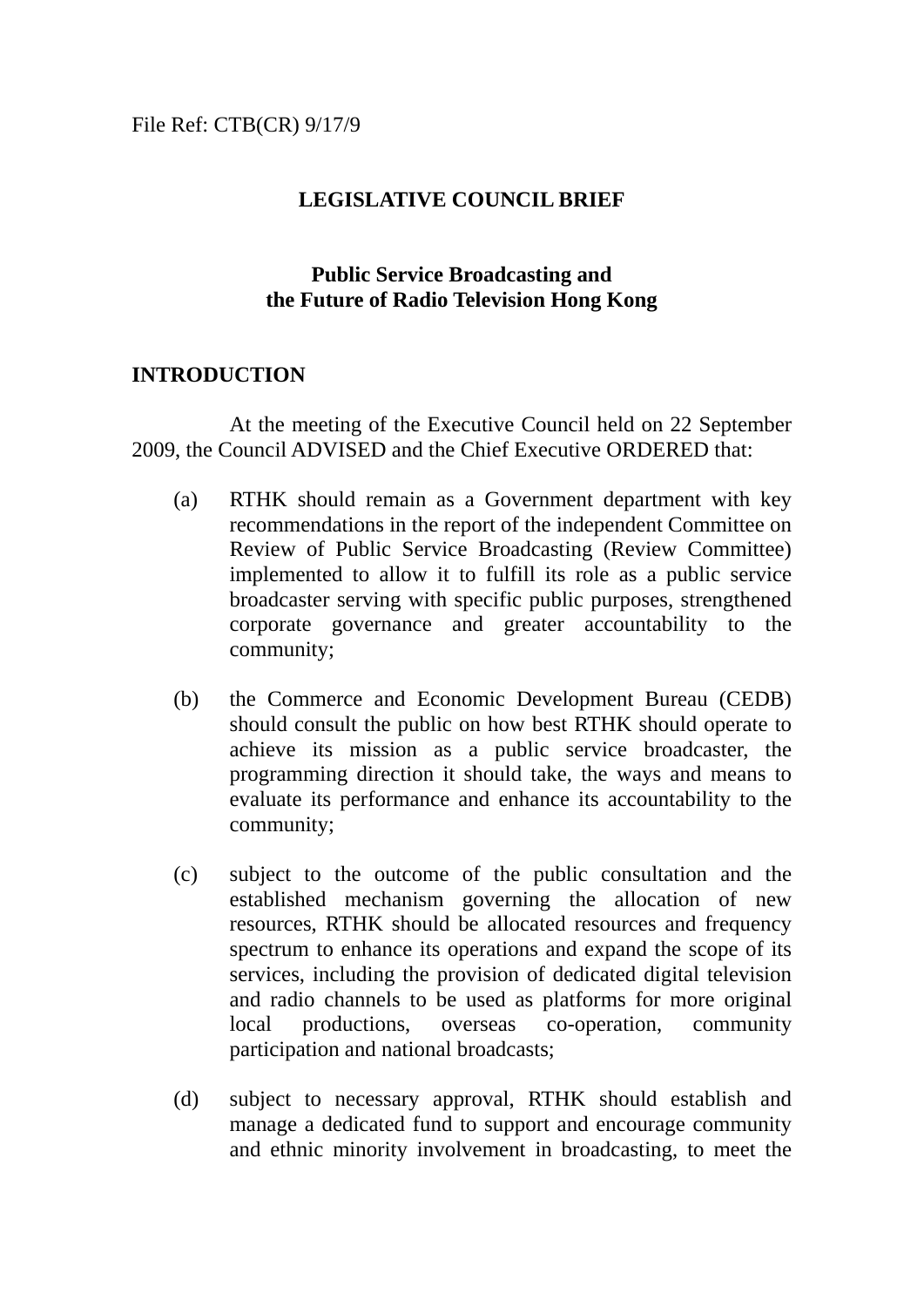rising public expectation in the community; and

(e) the planning for the re-provisioning of the Broadcasting House to Tseung Kwan O should proceed as a priority.

# **JUSTIFICATIONS**

# **Public Service Broadcasting (PSB) in Hong Kong**

2. Notwithstanding the growth in the Internet and other multi-media services, broadcasting remains one of the most influential means of mass communications. PSB plays a particularly important role in informing, educating and entertaining the public, a role which cannot be adequately taken up by commercial broadcasting services alone.

3. In Hong Kong, commercial broadcasters provide limited PSB-type programmes as required under their licences. RTHK is the only publicly-funded broadcaster at present; likened by many to be the *de facto* public service broadcaster in Hong Kong. However, it has no television channel and its television programmes have to be broadcast through the two free-to-air television stations in Hong Kong. RTHK operates in all other aspects as a Government department. Under the framework agreement between RTHK and CEDB which sets out their working relationship and respective obligations and responsibilities, RTHK enjoys editorial independence.

# **Committee on Review of Public Service Broadcasting**

4. To study in depth and comprehensively the development of PSB in Hong Kong, the Chief Executive (CE) appointed in January 2006 an independent Review Committee chaired by Mr Raymond Wong to examine the subject. The Review Committee subsequently submitted a report to the Government in March 2007. The summary of the report is at **Annex**. Since the report was published, it has attracted considerable debate in the community. As the subject of PSB had far-reaching implications for the broadcasting, social and cultural landscape of Hong Kong and would affect the future of RTHK, the Government undertook to study thoroughly the Review Committee's recommendations before taking a policy decision on the way forward. Annex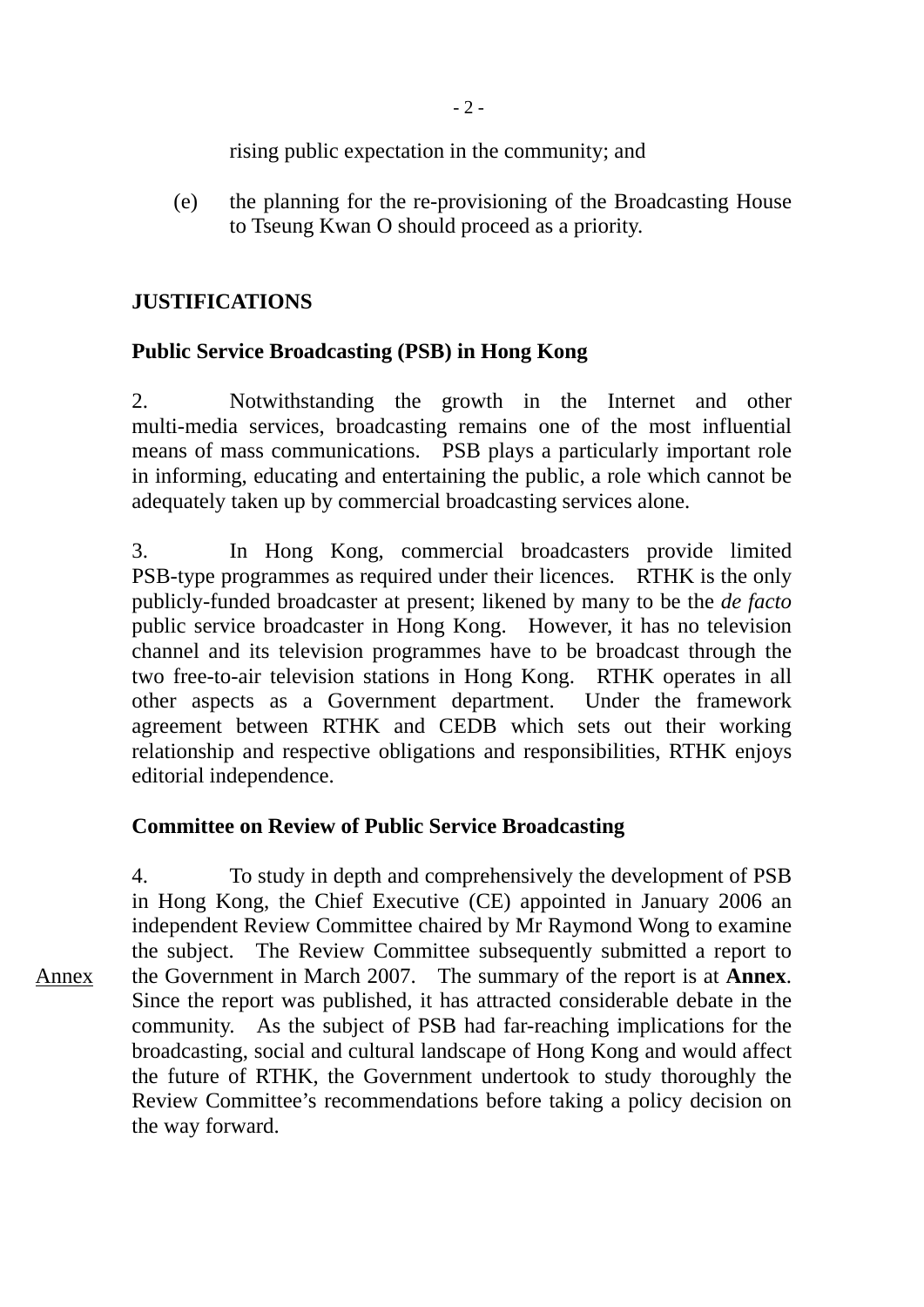5. We fully appreciate the significant work carried out by the Review Committee, the report of which provides a clear blueprint and lays the foundation on which we can take forward the matter. In particular, the Review Committee has thoroughly examined various issues in relation to PSB and made very useful recommendations.

6. Following the publication of the Review Committee's report, the Government has carefully studied the recommendations of the report, the feedback from the public including the media, and the Legislative Council (LegCo), views expressed by RTHK's staff as well as other relevant matters. We note that the broadcasting landscape has been changing and there are developments that have taken place after the publication of the report that we need to address. In particular, the Review Committee's view that a new public service broadcaster should be set up and it did not favour the transformation of RTHK into the public service broadcaster has triggered a heated debate in the community. RTHK is highly regarded as a credible brand in Hong Kong, given its 80-year history of operation, and as part of the collective memory of many Hong Kong people. The public also consider that RTHK has established itself as a trusted source of information for the community. RTHK has been ranked as the electronic media with the highest trustworthiness in public surveys.<sup>[1](#page-2-0)</sup> It is perceived locally and internationally as a bellwether for the health of freedom of speech in Hong Kong - one of the core values of Hong Kong people. In short, there is considerable support from the public for the station to continue to operate. Indeed, in a recent public opinion survey commissioned by the Government, nearly 40% of the respondents considered that the status quo of RTHK should be maintained while 20% asked for reforms to enhance RTHK's operation. Only 20% were in favour of establishing a new organisation to replace RTHK. Moreover, only around 15% of the respondents had confidence in the set-up of such a new organisation.

7. On the other hand, with the PSB review ongoing, we note increasing concern amongst RTHK staff over various staffing issues such as recruitment and promotion, and there has been a clear voice from RTHK

<span id="page-2-0"></span> $\overline{a}$ 1 The survey entitled "Public Evaluation on Media Credibility" conducted by the Chinese University of Hong Kong in 1997, 2001, 2006 and 2009.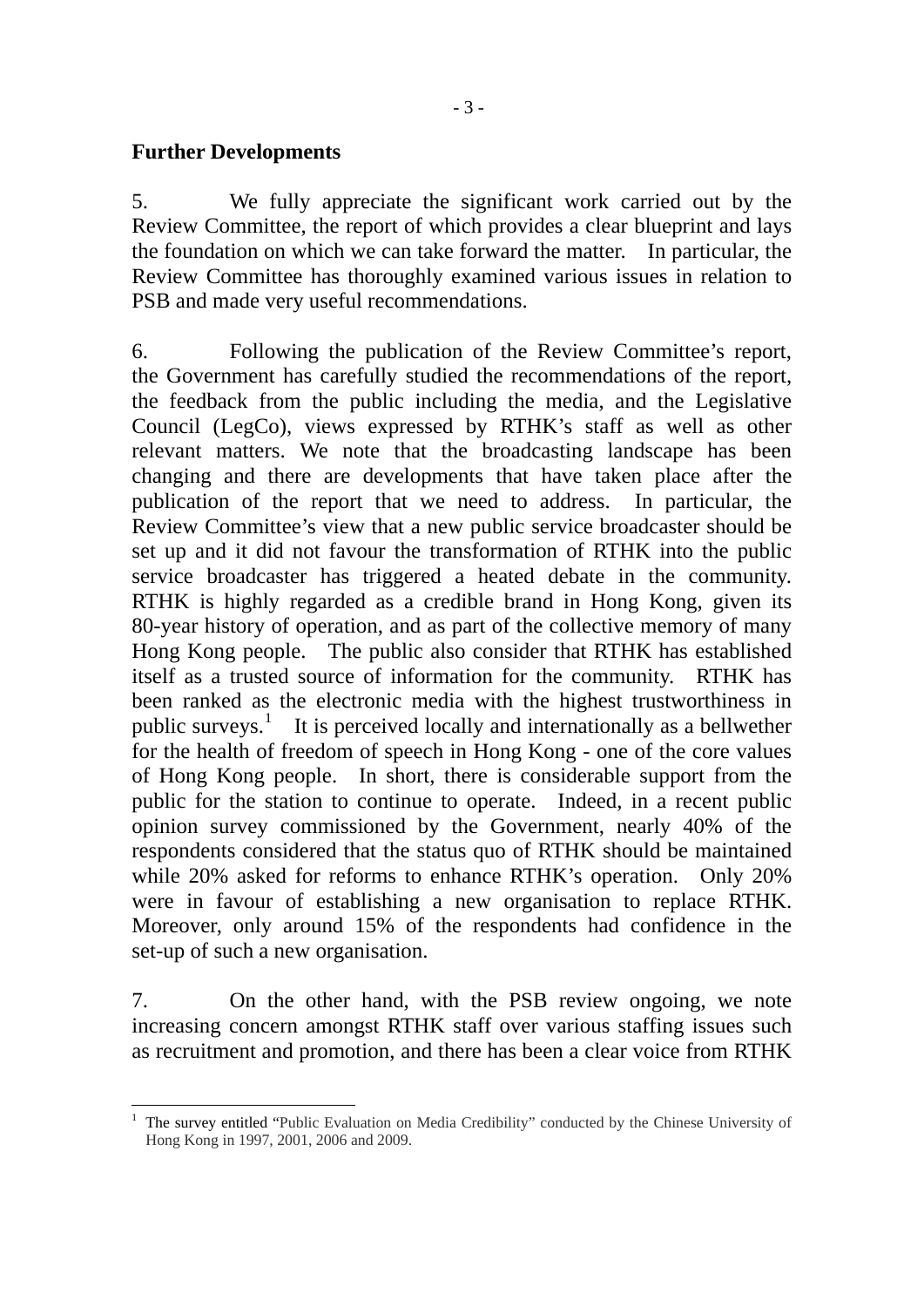staff urging for a clear decision on the way ahead to give certainty to the further development of RTHK.

### **Relevant Considerations**

8. In light of these further developments we believe that the following considerations are relevant and should be taken into account in working out the way forward for PSB and RTHK -

- (a) the uncertainty over the future of RTHK should be addressed once and for all for the benefit of the department and the staff concerned;
- (b) RTHK, through its 80 years of service to the community and with a strong brand name and as a collective memory cherished by many Hong Kong people, should be given due weight in considering whether the department should be tasked to take up the role of public service broadcaster in Hong Kong;
- (c) the question of the job security of existing RTHK staff should be adequately addressed;
- (d) if RTHK is to be retained in some form, the editorial independence of RTHK which underlines its past and current successes, must be preserved and safeguarded; and
- (e) the corporate governance and accountability of RTHK should be suitably enhanced so as to enable it to better serve the community.

# **A New RTHK**

9. Having regard to the above considerations and taking duly into account views of various stakeholders as well as all other relevant factors, the Government has decided to -

- (a) task RTHK to fulfill its role as the public service broadcaster in Hong Kong;
- (b) maintain RTHK's status as a Government department with key recommendations of the Review Committee implemented to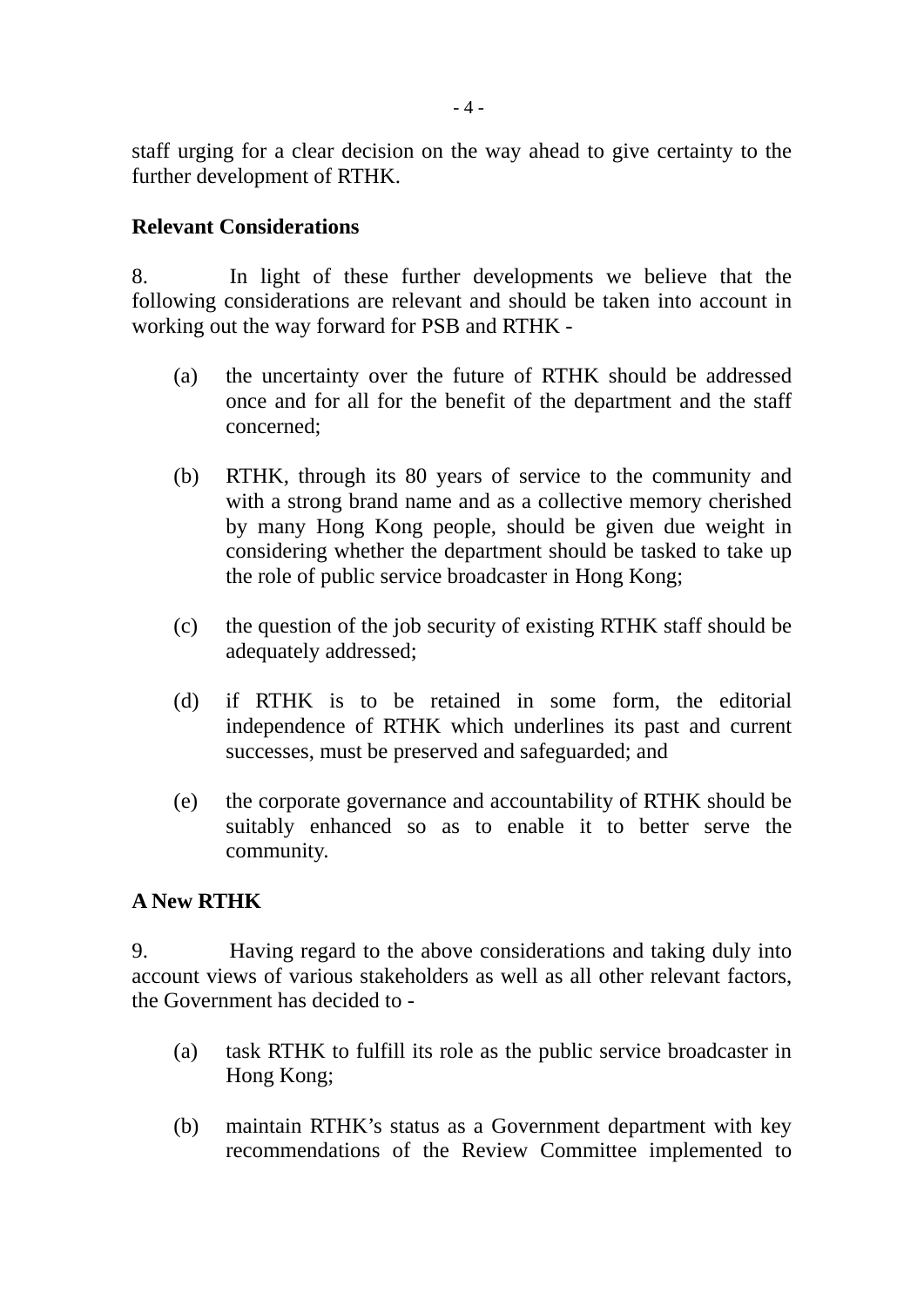achieve its mission as a public service broadcaster serving with specific public purposes, strengthened corporate governance and greater accountability to the community.

### *(A) Public purposes*

10. The Review Committee has proposed four specific purposes for PSB in Hong Kong, viz sustaining citizenship and civil society; fostering social harmony and promoting pluralism; establishing education value and promoting lifelong learning; and stimulating creativity and excellence to enrich the multi-cultural life of Hong Kong people.

11. All these **public purposes** are agreeable and should be adopted. In addition, we note that there has been public's request for the opening up of public airwaves. At the same time, digitisation of free-to-air television is progressing well and there is also a new impetus for the development of Digital Audio Broadcasting (DAB) in the radio field. These technological advancements give us new opportunities to provide more channels and platforms beyond those available hitherto. These will allow for a new approach to communication among the local community and with our nation and the world. We therefore consider that there is scope for more publicly-funded programming in this direction, particularly to allow for more locally produced original content and overseas co-productions, community participation in broadcasting and the relay of national broadcasts, in order to meet the rising community expectation. We have set out in paragraphs 18 to 20 below our thoughts on the modes of service delivery and new programming opportunities for RTHK to fulfill the above-mentioned public purposes.

# *(B) Governance*

12. The Review Committee has put forth detailed proposals to ensure the effective governance of the PSB, having regard to the circumstances in Hong Kong and drawing on relevant overseas experience. We propose to introduce institutional changes based on the Review Committee's report with suitable modification to take into account the fact that RTHK will remain a Government department. The changes will include the setting up of **a broad-based Board of Advisors** to be appointed by the CE to advise the Director of Broadcasting (D of B) on RTHK's operation. Having regard to the recommendations in the Review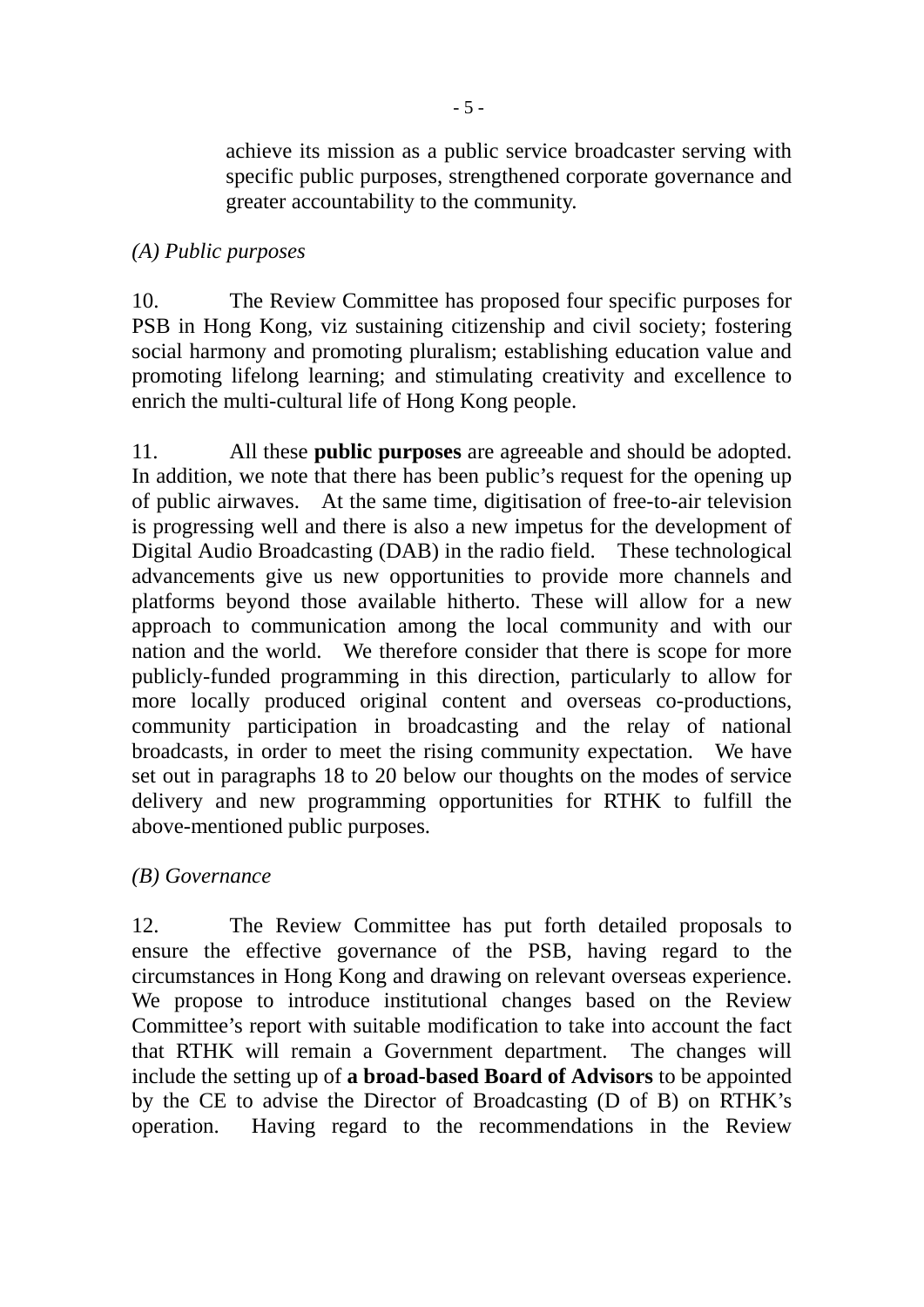Committee's report, we propose that the Board of Advisors should be tasked –

- (a) to advise D of B on all matters pertaining to editorial policy, programme standards and quality of RTHK programmes;
- (b) to conduct regular public standards reviews to track how well RTHK programming meets up to audience expectations;
- (c) to receive reports on the performance evaluation of RTHK and advise D of B on ways to improve service delivery;
- (d) to advise D of B on matters relating to community participation in broadcasting on radio and television channels, including advising on the rules for the distribution of the new Community Broadcasting Involvement Fund (see paragraph 20(c) below); and
- (e) to commission studies and research on issues pertaining to the achievement of the public mission of RTHK.

This will be a major step forward to enhance the corporate governance of RTHK, to make its operations more transparent and to improve its accountability to the community.

13. As a further enhancement, we propose that the editorial independence arrangement currently set out in a framework agreement signed between RTHK and CEDB should be elevated to be in the form of **a Charter to be issued by the Government**. The Charter will take the form of a formal document that sets out the relationship between the Government and RTHK in respect of both ownership and regulatory control issues. It will make clear that RTHK is editorially independent. It will clarify issues such as the role of the Broadcasting Authority (BA) in providing oversight over the operation of RTHK, transparency in RTHK's operation, and the accountability of RTHK. The Charter will be modeled on the existing framework agreement and the memorandum of understanding amongst CEDB, RTHK and the BA with suitable modifications to tie in with the circumstances of RTHK. The Charter should cover the following -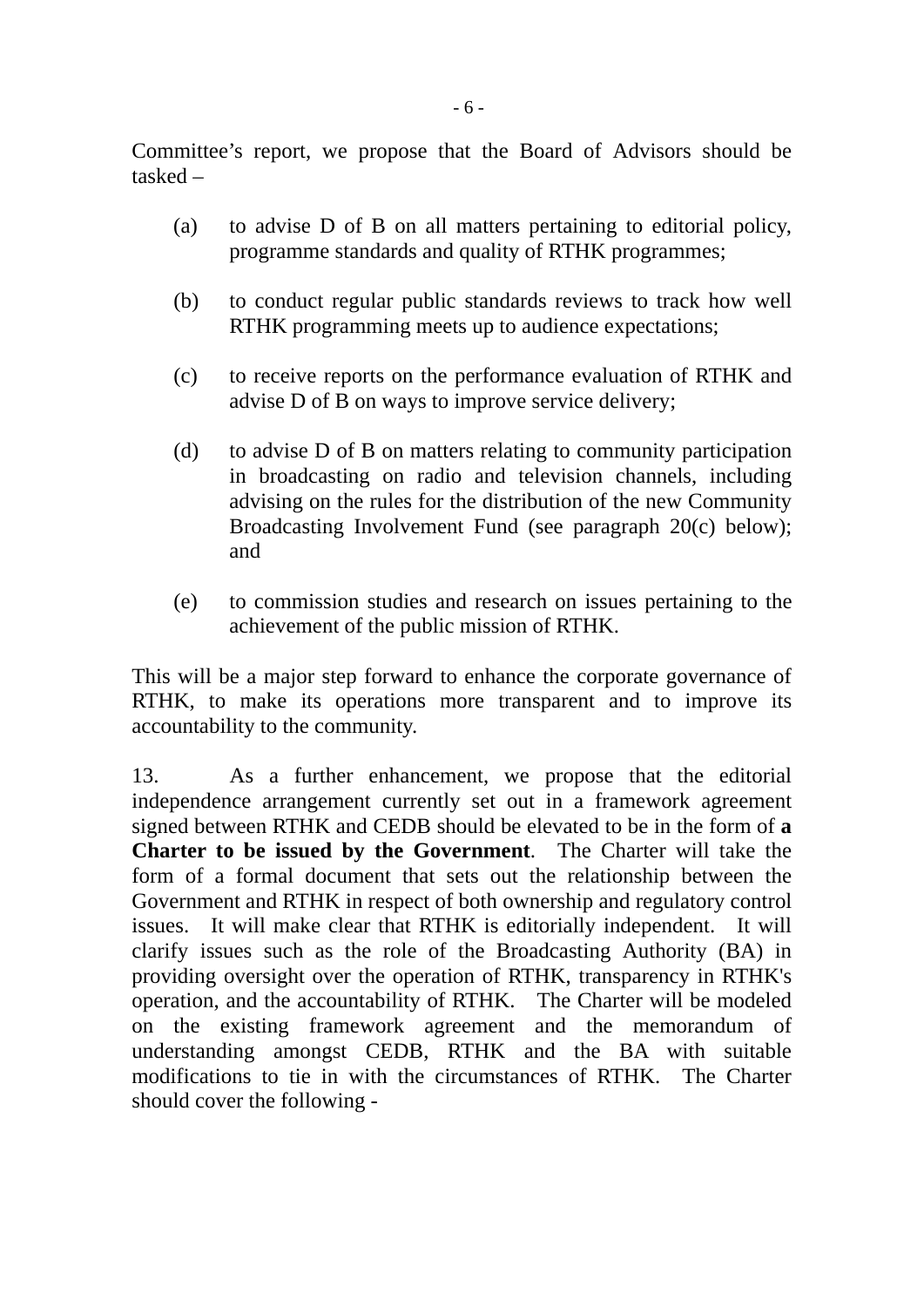- (a) the institutional relationship between CEDB and RTHK under the Government structure;
- (b) the public purposes of RTHK;
- (c) the editorial independence to be guaranteed for RTHK;
- (d) the role and composition of the Board of Advisors and other related matters thereto, and the relationship between the Board and RTHK;
- (e) the relationship between the BA and RTHK and related regulatory control issues (e.g. the manner in which programme contents are regulated under the framework of the BA and the handling of public complaints, etc);
- (f) the accountability and performance evaluation to allow better public scrutiny of RTHK's programme productions;
- (g) the modes of service delivery of RTHK;
- (h) the programming directions of RTHK;
- (i) the transparency in RTHK's operations; and
- (j) any other matters relevant to the operation of RTHK.

To signify its importance, we propose that the Charter should be signed by the Chief Secretary for Administration. We believe that with these arrangements, RTHK can better achieve the public purposes for PSB as set out by the Review Committee.

#### *(C) Funding*

14. Under our proposal of retaining RTHK as a Government department, **the established annual budgeting control mechanism for the department through the Resource Allocation Exercise (RAE) process and preparation of annual estimates for budgetary control would remain unchanged**.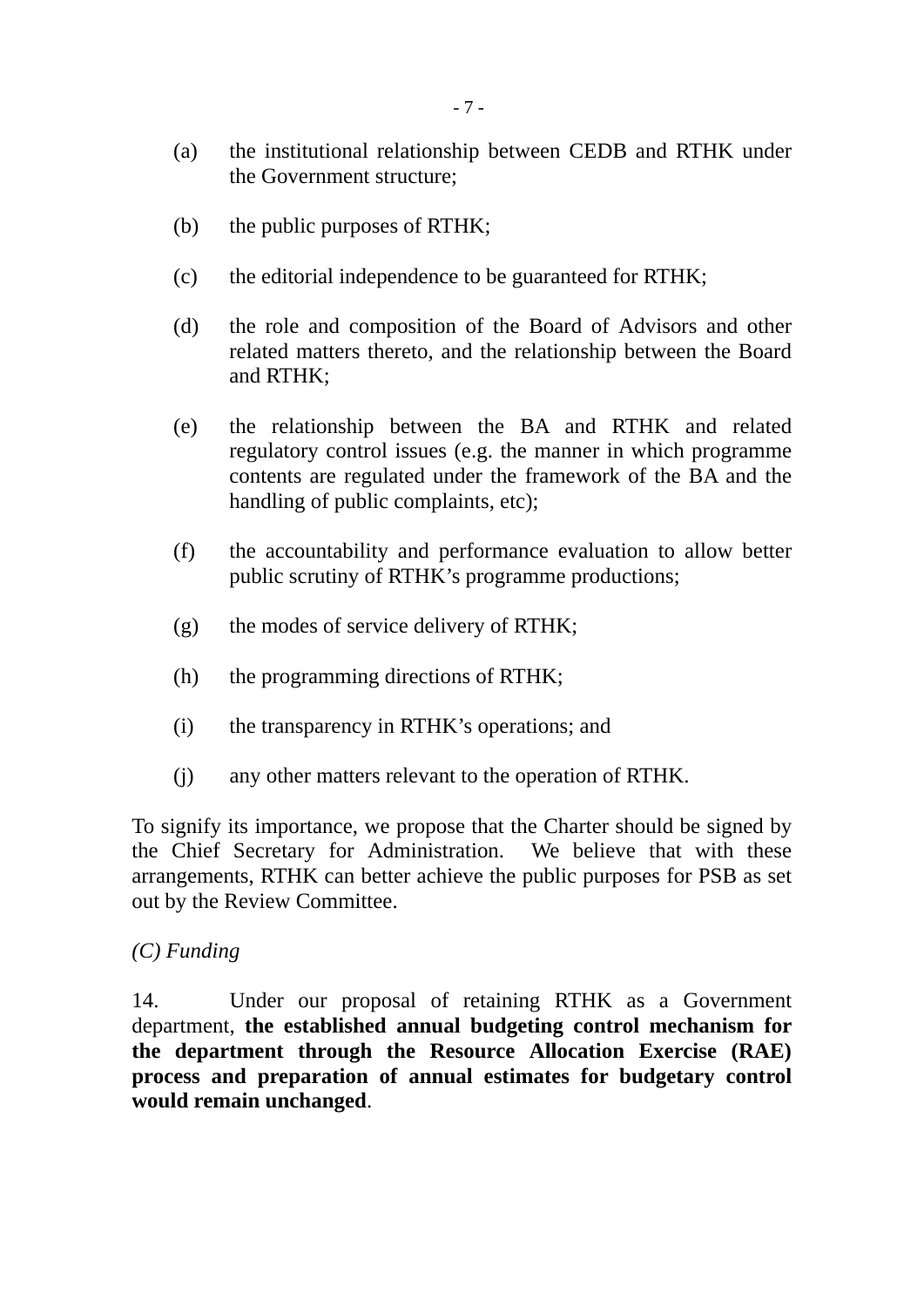### *(D) Accountability and performance evaluation*

15. The Review Committee has provided key recommendations on how a public service broadcaster should be accountable to the public and how its performance should be evaluated. For example, the broadcaster should be subject to stringent internal procedures and standards for making editorial and programming decisions and handling public complaints; administrative oversight of the BA and the Director of Audit; and public scrutiny through a set of key performance indicators.

16. We agree to these suggestions and propose that **RTHK should adopt such measures as are appropriate to improve its governance and accountability**. We will engage various sectors of the community in setting the key performance indicators for public scrutiny.

### *(E) Programming and digital broadcasting*

17. The Review Committee recommended that public broadcasting should be committed to innovation, quality and universality of service through the provision of a wide diversity of programmes. Such programming should be comprehensive in nature and presented through television, radio and multi-media platforms while avoiding duplication with commercial broadcasting services. It should seek to provide what is lacking in commercial broadcasting and cater for specific needs and interests of different groups in the community. The approach should encourage innovative programming and local original productions and promote understanding and mutual respect to support the development of a harmonious and civil society. The public service broadcaster should adopt multiple modes of programme production including commissioning and self/co-productions, and should be allocated sufficient spectrum resources for the provision of one digital television channel and an adequate number of radio channels, including analogue and DAB services (some of the DAB services can be used for simulcast of RTHK's existing AM programmes to improve their broadcast quality). We agree with the Review Committee's recommendations and have mapped out the modes of service delivery and new programming directions in paragraphs 18 to 20 below.

### *(F) Modes of Service Delivery*

18. We are confident that the approach to task RTHK as a public service broadcaster will generally meet community expectations. Our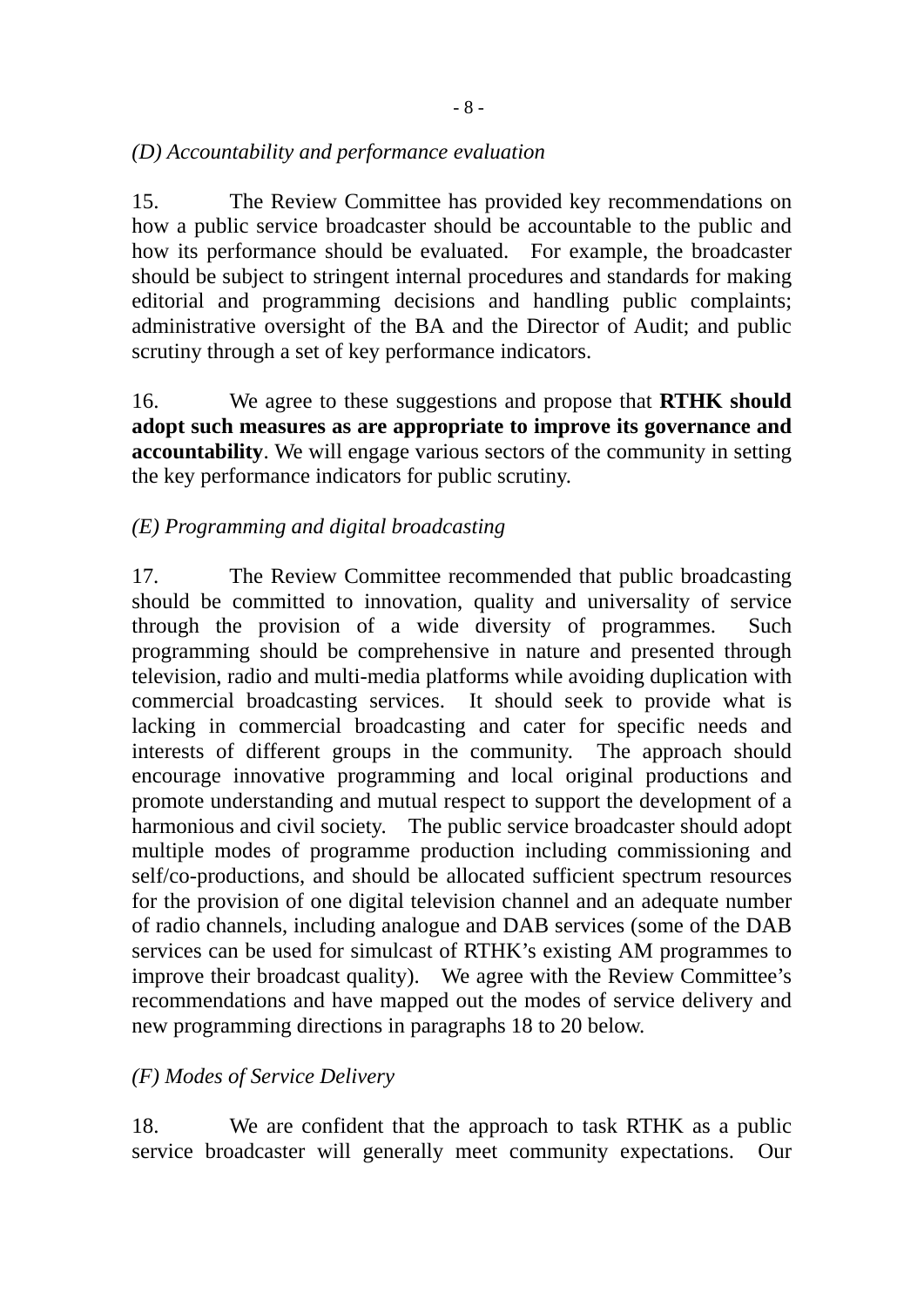success in the digitisation of terrestrial television over the last two years (with some 40% digital take-up) and new interest in the introduction of DAB, provide an opportunity to allocate additional spectrum and financial resources to RTHK so that it may develop an all-round broadcasting service to the community. The service package should include:

- (a) analogue AM and FM services that RTHK is currently providing, i.e., **4 AM channels** and **3 FM channels**;
- (b) new DAB services through the use of a Band III multiplex; and
- (c) one digital terrestrial television multiplex in the UHF Band, capable of providing **both high-definition television and standard-definition television services**.

19. The public broadcasting service provided by RTHK serves as an important complement to commercial broadcasting services e.g. programme services for ethnic minorities, elderly, educational TV, etc. The proposed enhancement of operation and expansion of service scope with allocation of additional spectrum is clearly in the public interest and should be pursued.

# *(G) New Programming Opportunities*

20. With the additional spectrum and resources for digital broadcasting as proposed in paragraph 18(b) and (c) above, RTHK should be able to complement the commercial broadcasters, offering more programming choice to the community. On top of what RTHK is currently offering, we see **four** particular areas in which RTHK should further develop:

(a) **Local original content production** – The community calls for more local original content production, particularly that of television content, has been growing and as shown in the recent mid-term review of the two domestic free television programme service licensees. We are determined to provide necessary support to the development of our creative industries as one of the six key economic areas identified by the CE and the Task Force on Economic Challenges in which Hong Kong has an edge for further development. Currently, RTHK has only limited television airtime for public interest programmes while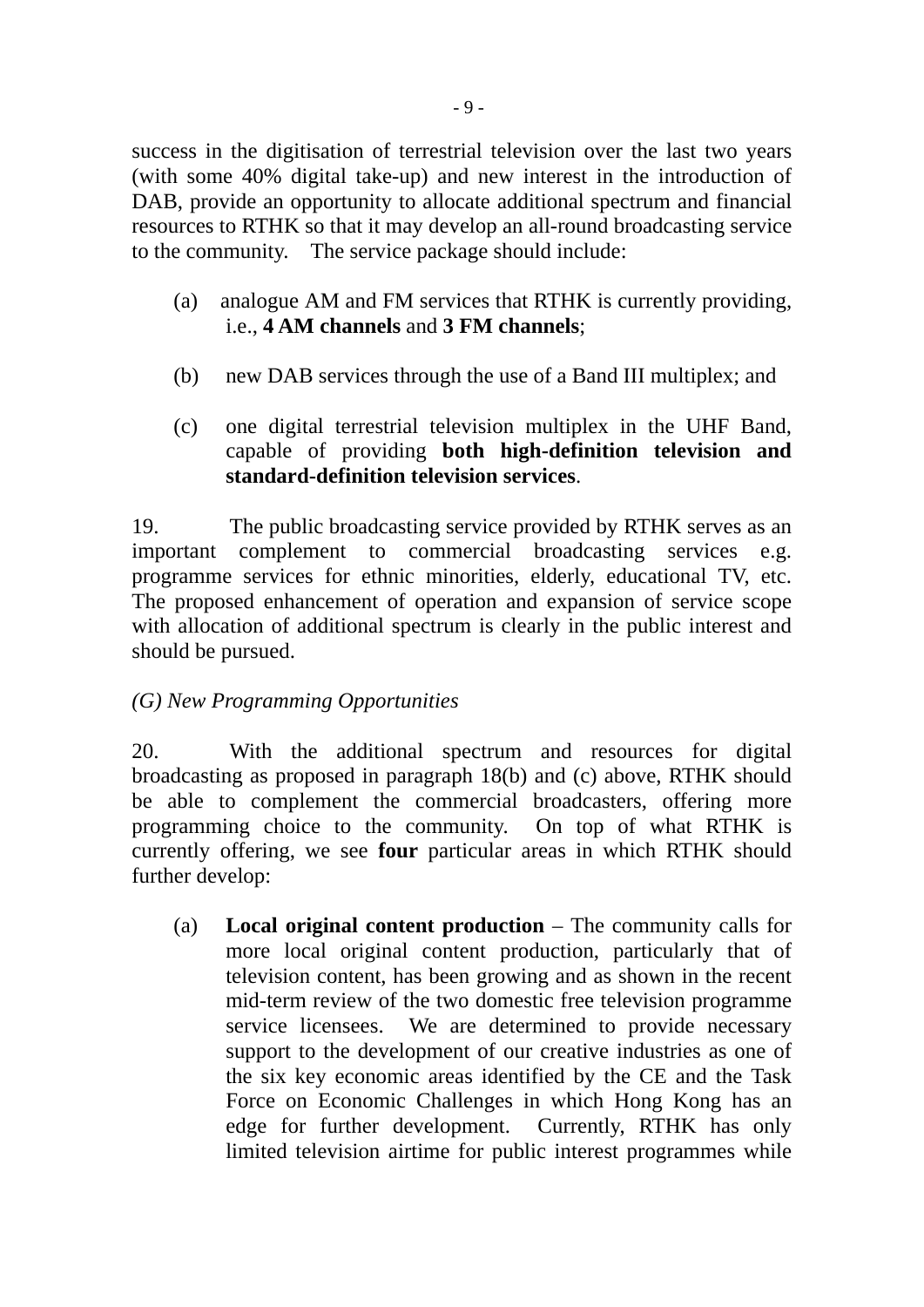commissioned programmes only accounts for 6% of RTHK's prime-time output. We propose that RTHK should run one high-definition television channel on its own and with a balanced mix of self/co-production and commissioned programmmes. This would stimulate the growth of a local content production industry. It would also give RTHK a clear identity for its television programmes which are now shown through the commercial broadcasters and are sometimes mistaken as programmes produced by the commercial broadcasters.

- (b) **Partnership with overseas broadcasters and content producers** – Broadcasting is a means of promoting Hong Kong in the international arena. RTHK has been working with overseas counterparts such as NHK of Japan and National Geographic of the US on television co-productions. With the additional resources and especially the new high-definition television channel, RTHK will be in a stronger position to undertake more projects of this nature to promote Hong Kong's brand internationally. There will also be more opportunities for RTHK to broadcast a greater variety of international programmes to widen our horizons.
- (c) **Community participation in broadcasting**  We recognise strong calls from some sectors of the community for opening up airwaves for community and public access broadcasting to allow for more participation by community and ethnic minority groups, senior citizens, children and students. However, not only are there severe constraints on availability of frequency spectrum to support low-cost reception (mainly referring to FM radio services), standalone community or public access broadcasting services also require substantial resources in terms of capital and recurrent expenditure as well as human resources. This poses difficulties to smaller community groups. That said, technological advancement has brought about to more broadcasting and other communications opportunities and we need to respond to the community expectation arising from such development. Thus, in line with the Government's general mission to foster freedom of expression and encourage a plurality of voices in the community, we consider that RTHK should be tasked to devote part of its airtime and resources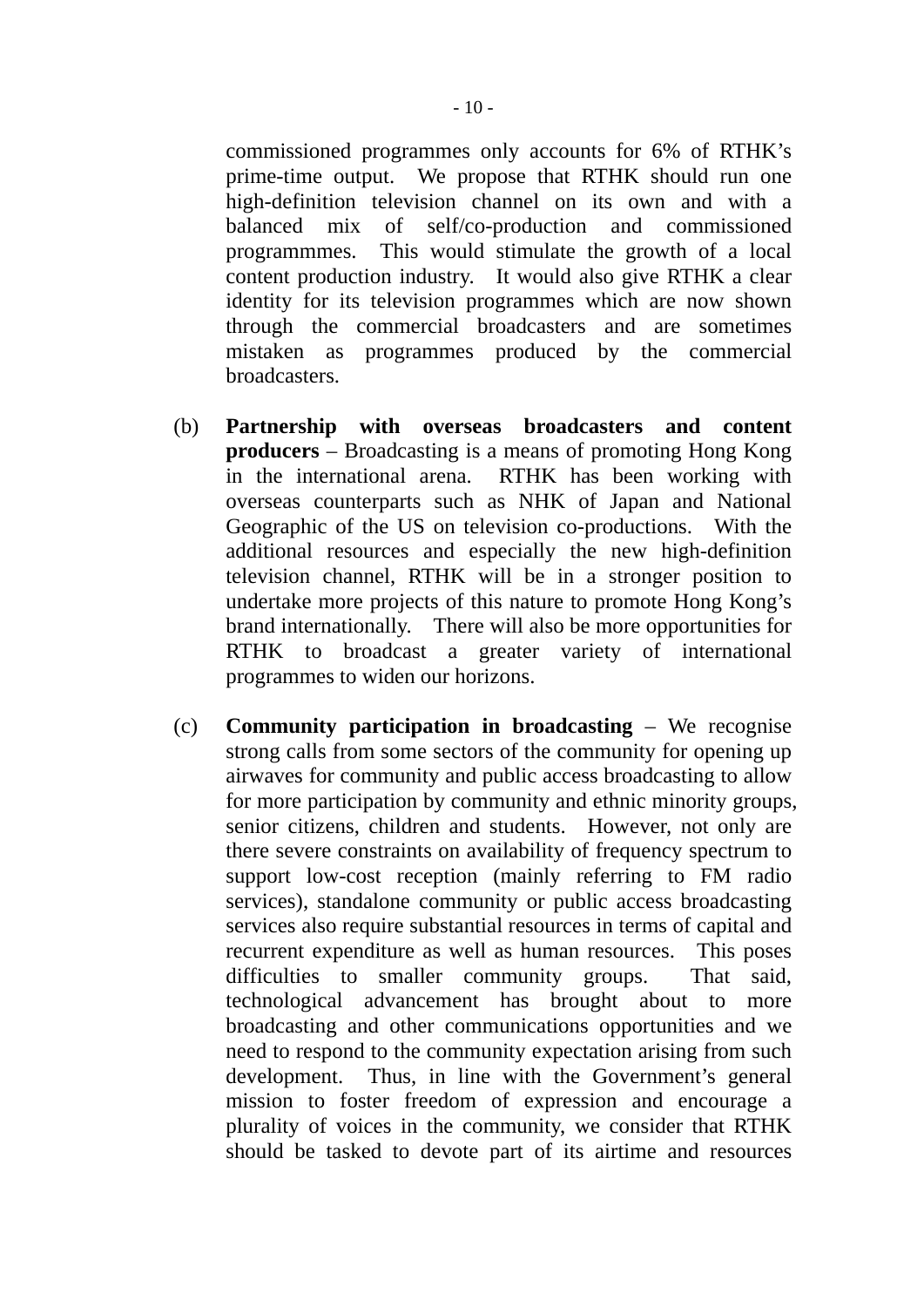within the development of its digital services to provide a platform for community participation in broadcasting. This should include dedicating more airtime for programmes that allow individuals and community groups to express and exchange their views, with RTHK's programme hosts moderating the programmes; allowing community groups to produce their own programmes for broadcast on RTHK's channels, with different levels of support to be provided by RTHK; and commissioning projects from community groups to produce their own programmes on specific themes or topics. RTHK should consider re-arranging its programming schedule among the existing analogue and new digital radio channels, and dedicating airtime on its television channel for the purpose.

 Moreover, we see the need to provide financial support for community groups (e.g., ethnic minority groups, non-governmental organisations, etc) to allow them actively participate in broadcasting and content productions through the establishment of a Community Broadcasting Involvement Fund. We consider this in line with the rising community expectation for more direct participation and have made overseas references: the Office of Communications in the UK administers a fund for organisations to bid for running community participation radio channels. As a pilot, we propose to set up a fund to encourage community organisations to bid for resources for producing television and radio programmes. RTHK would administer, with the advice of the Board of Advisors, the fund and arrange to broadcast programmes produced with support from the new fund on RTHK's channels.

(d) **National broadcasting** – There has all along been calls for national television, i.e. China Central Television (CCTV) channels, to be received in Hong Kong free-of-charge<sup>[2](#page-10-0)</sup>. We have always recognised the importance of having free-to-air CCTV channels in Hong Kong to enhance our understanding about Mainland developments, subject to spectrum availability as a prerequisite. At present Hong Kong lacks the frequency spectrum to provide more free-to-air TV channels in the

<span id="page-10-0"></span> $\frac{1}{2}$  CCTV currently runs 16 channels in the Mainland. Some of these channels are already available in Hong Kong on the pay and satellite TV platforms. ATV has also started to broadcast CCTV Channel 4 as its new free-to-air digital terrestrial television channel.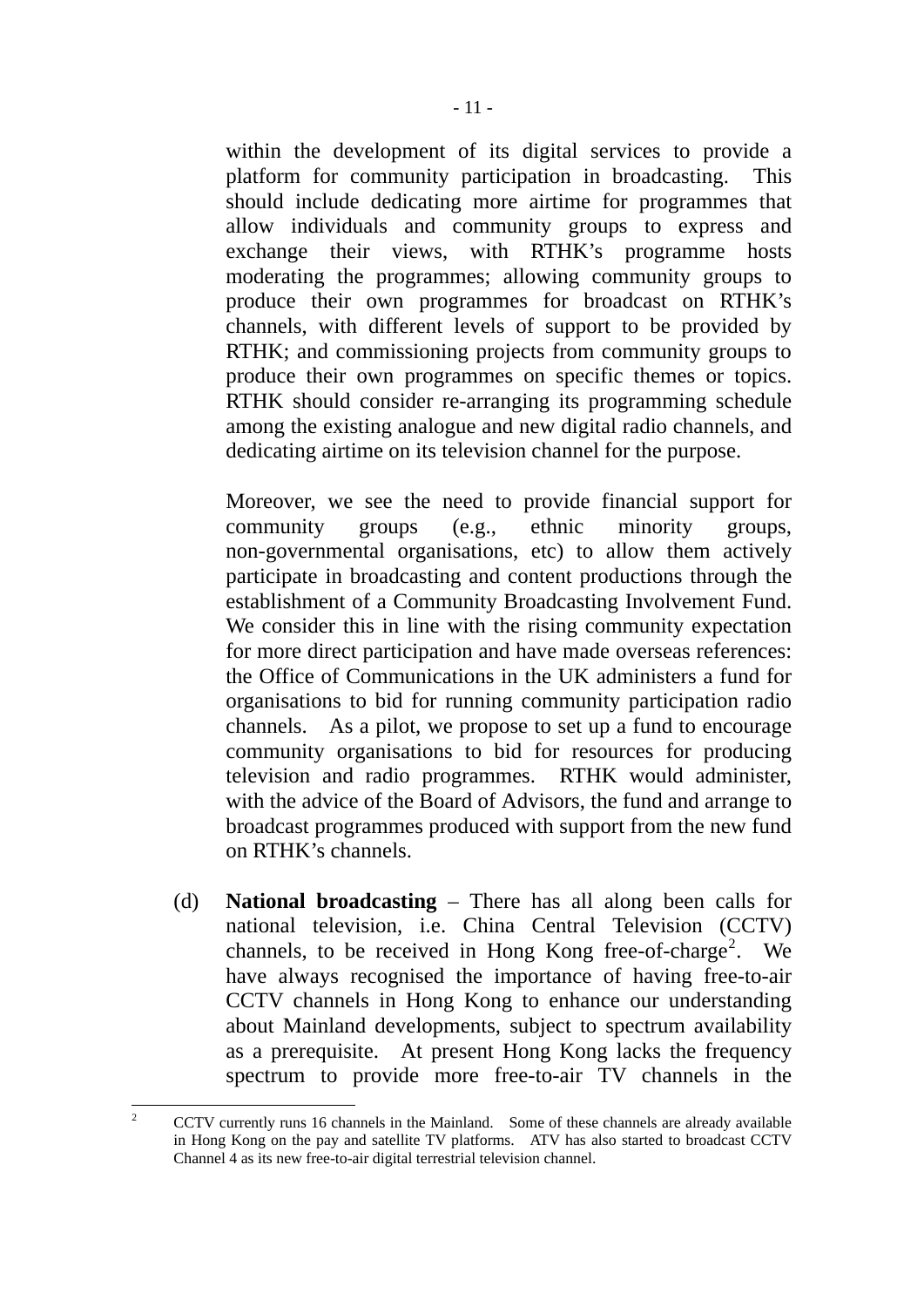analogue format. With the additional digital spectrum to be allocated to RTHK and in line with RTHK's public purpose to promote understanding of our city and nation, and the Government's policy objective to enhance national education, RTHK should be tasked to relay CCTV channels in standard-definition format in Hong Kong, in addition to the relay of CCTV Channel 4 by Asia Television Limited (ATV) in its free digital platform. RTHK should also explore the relay of national radio broadcasts (China National Radio) through its DAB platform.

*(H) Merits of New RTHK* 

21. The proposal of RTHK to serve the mission as the public service broadcaster and to remain as a Government department will have the following advantages –

- (a) We could retain the merit and goodwill RTHK has accumulated over its 80 years of operation and which has won the hearts and minds of most Hong Kong people. The strong brand of RTHK can be preserved.
- (b) We would be able to address the key staffing concerns such as retention of civil servant status and job security. The uncertainty over recruitment, staff succession and promotion prospect could be put to an end.
- (c) The new Board of Advisors proposed would ensure that we could achieve better standards of editorial and institutional output from RTHK.
- (d) The promulgation of a Charter will help ensure programme producers to strictly adhere to the producers' guidelines, enhance the editorial independence of RTHK, and help mitigate any doubt over the impartiality of RTHK's programmes.
- (e) RTHK's operation will be enhanced so that it could achieve its mission as the public service broadcaster and its services will be more accountable to the community.

In short, RTHK should achieve the objectives suggested by the Review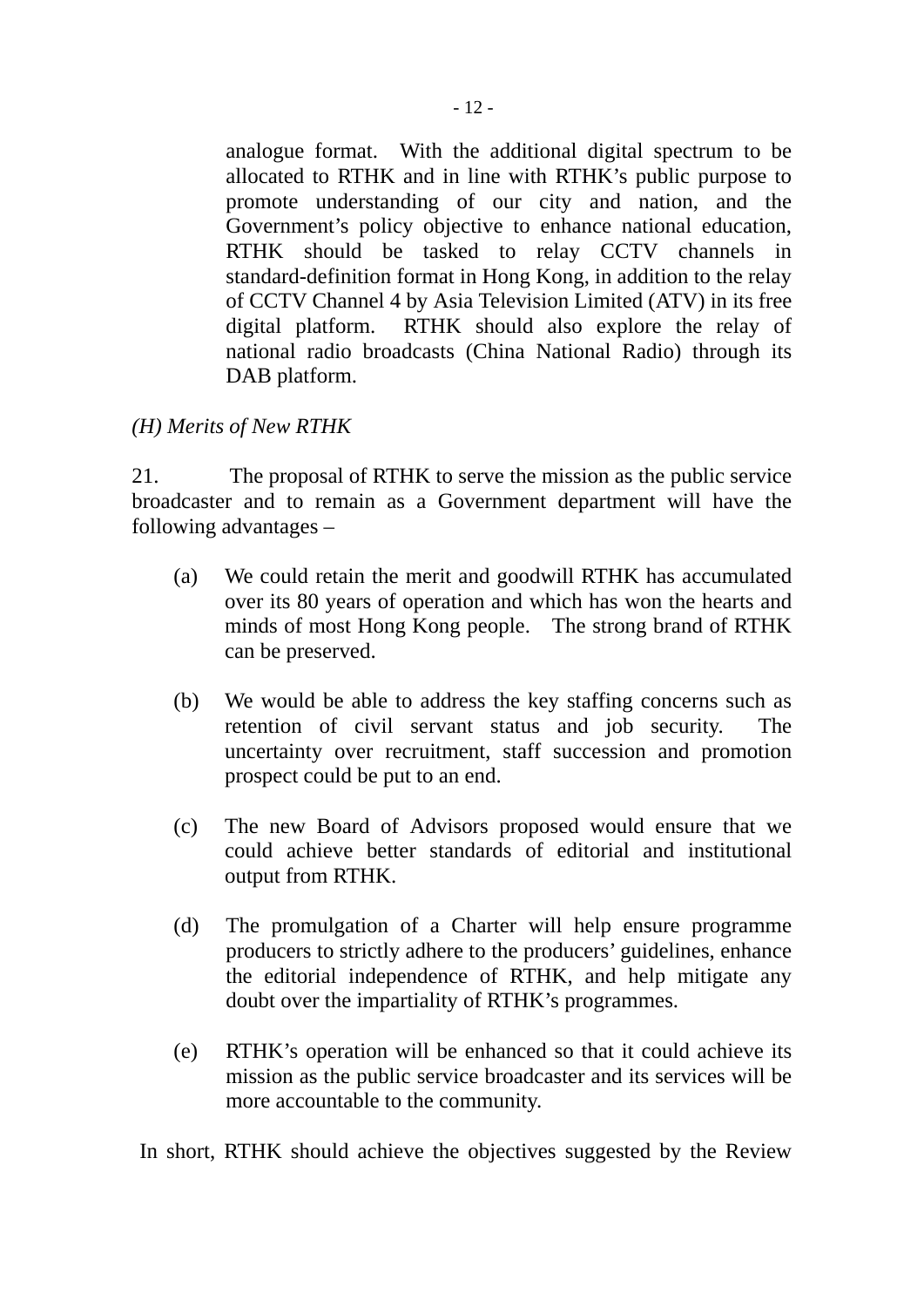Committee's report: i.e. to be accurate and authoritative in the information it disseminates; balanced in the views it reflects, and even-handed with all who seek to express their views via RTHK's platform; immune from commercial, political and other influences; and uphold the highest professional standards of journalism.

#### *(I) A Clear Way Ahead*

22. With a clear way ahead to retain RTHK as a Government department, we propose to:

- (a) de-freeze the open recruitment of civil servants to fill vacancies in RTHK (including allowing civil servants employed under agreement terms to be transferred to permanent terms in accordance with established procedures and criteria), which has been put on hold due to the PSB review. Non-civil service contract (NCSC) staff may also apply for vacant posts according to prevailing civil service policy;
- (b) immediately activate the planning for the re-provisioning of RTHK's headquarters to the new Broadcasting House in Tseung Kwan O; and
- (c) consult the public on how best RTHK should operate to achieve its mission as a public service broadcaster, the programming direction it should take, the ways and means to evaluate its performance and enhance its accountability to the community. We will shortly conduct a two-month consultation to seek the views of the public.

23. Among RTHK's current strength of 779 staff, 451 are civil servants (of which about 300 belong to the Programme Officer grade), 15 are departmental contract staff and 313 are NCSC staff. Currently there are a total of 68 civil service vacancies. To expand its scope of service, we envisage that RTHK would need new civil service and NCSC positions, subject to the established mechanism of resource allocation. We propose to fill existing civil service vacancies (and new civil service posts as and when provided) through open recruitment and promotion. The D of B would undertake an internal re-structuring review, in line with his editorial reform objectives, to assess the optimal mix of civil servants and NCSC staff, in order to deliver the necessary continuity (in maintaining a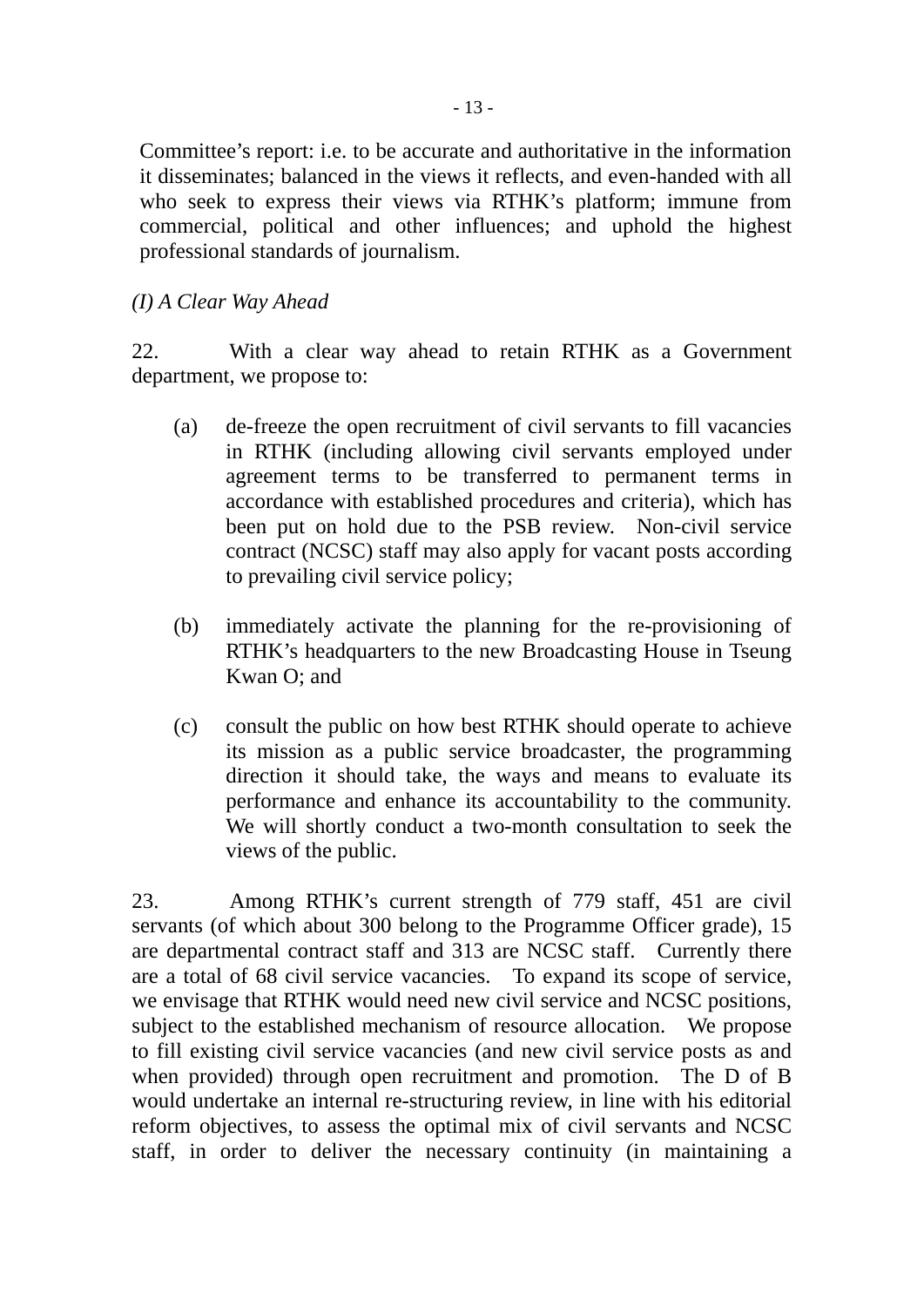consistent editorial policy) and flexibility (in providing an expanded scope of services). A clearer picture on the additional manpower required for expanding RTHK's services would be available upon the completion of the internal re-structuring review. Any shortfall identified will be addressed through established procedures.

24. The new Broadcasting House in Tseung Kwan O should have an enhanced capacity to cater for existing and new services as we discussed in paragraphs 17 to 20 above. In addition, we propose to provide resources for RTHK to digitise its programme archive (with over 80 years of sound recording and over 30 years of television productions currently stored in substandard and inadequate facilities, we feel it must be a priority to preserve this extremely valuable historic resource) which is not only part of the public memory but also an important asset available for use in content production by both RTHK and the private broadcasters. The programme archive once properly restored and digitised, should be made readily accessible to the general public and the industry. The planning and construction of the new Broadcasting House would require a lead time of around five years.

# **IMPLICATIONS OF THE PROPOSAL**

25. The proposals contained in this paper are in conformity with the Basic Law, including the provisions concerning human rights.

26. In respect of financial and staffing implications, while additional capital and recurrent resources will be required to enable RTHK to expand its scope of service in the areas of digitisation of programme archive, provision of DAB services and launching of digital TV services, the exact requirements could only be determined after the conduct of the public consultation. With respect to economic and productivity implications, the proposed expansion of RTHK's service would entail additional job opportunites in the broadcasting industry, but for the same reason mentioned above, the exact number could only be determined at a later stage.

27. As far as sustainability implications are concerned, the proposal to maintain RTHK as a Government department and to serve as the public service broadcaster should help maintain a quality social infrastructure in Hong Kong. The proposal for expanding the scope of RTHK's services,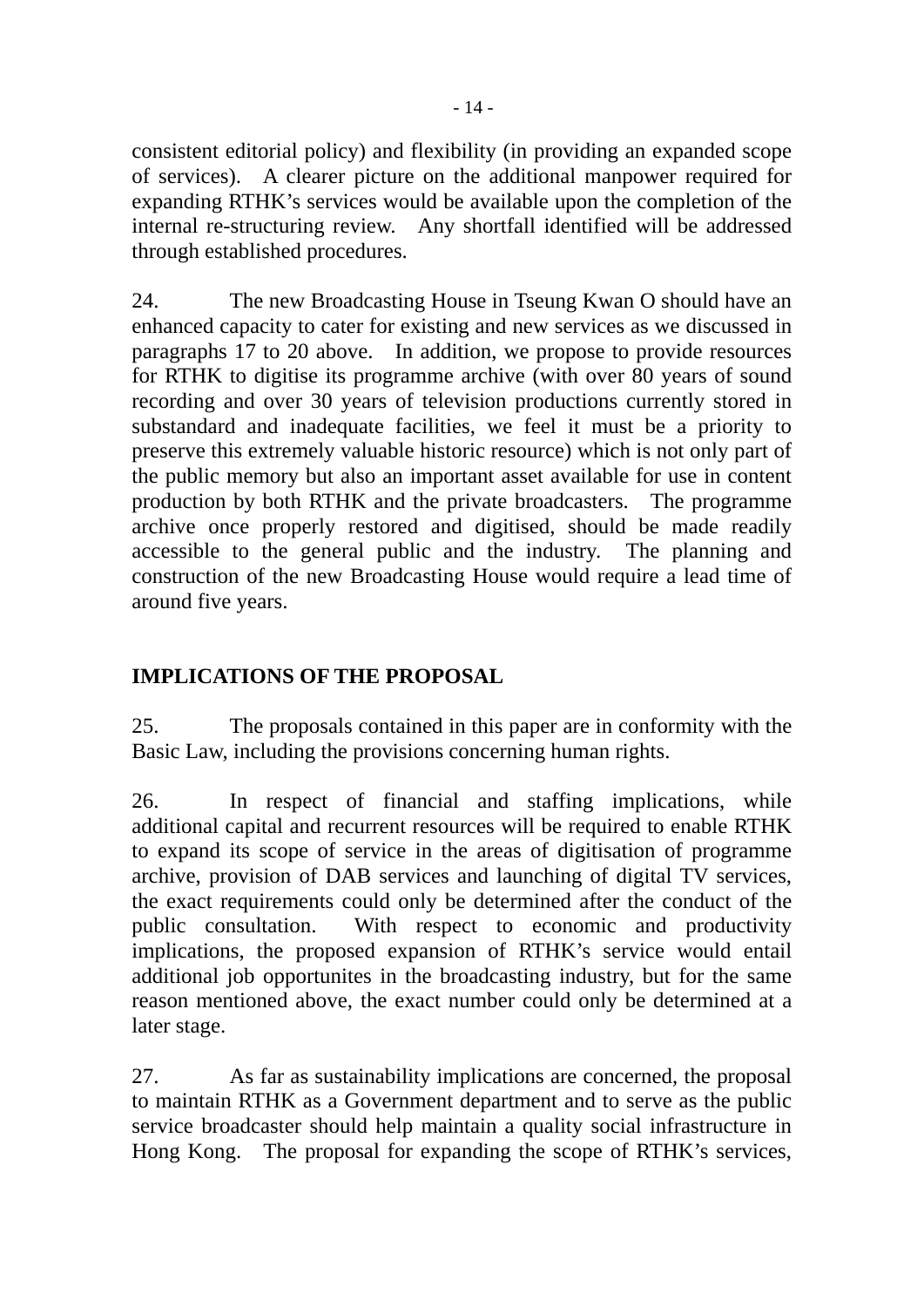including the provision of dedicated digital television and radio services for community and ethnic minority involvement in broadcasting, should contribute positively to cultural vibrancy and diversity in Hong Kong. The new digital television and radio services would require some minor works to upgrade the existing hilltop transmission stations, which have no major environmental implications and would be carried out in compliance with relevant environmental legislation.

28. The construction of a new Broadcasting House at Tseung Kwan O would cost an estimate of \$1,600 million (the land value of the site is about \$190 million at 2008 price level), subject to the detailed architectural design and accommodation requirements. On the other hand, the total land value of RTHK's headquarters at Broadcast Drive and related facilities is estimated to be in excess of \$4,900 million (at 2008 price level) if it is to be disposed of in the market.

# **PUBLIC CONSULTATION**

29. The Review Committee, when formulating its recommendations, extensively consulted the public and various stakeholders in 2006 and 2007. The Review Committee's report drew extensive comments from various sectors of the community. The LegCo Panel on Information Technology and Broadcasting has carried out a thorough and systematic examination of the subject and has produced a detailed report. There has also been various motion debates related to the subject in the LegCo and discussions at the Panel meetings.

30. As set out in paragraph 22(c) above, CEDB will shortly launch a two-month public consultation exercise to gauge public views on how best RTHK should operate to achieve its mission as a public service broadcaster, the programming direction it should take, the ways and means to evaluate its performance and enhance its accountability to the community.

# **PUBLICITY**

31. We will hold a press conference to announce the decision. A press release will be issued. We will also arrange a briefing for the LegCo Panel on Information Technology and Broadcasting. A spokesman will be made available to answer media and public enquiries.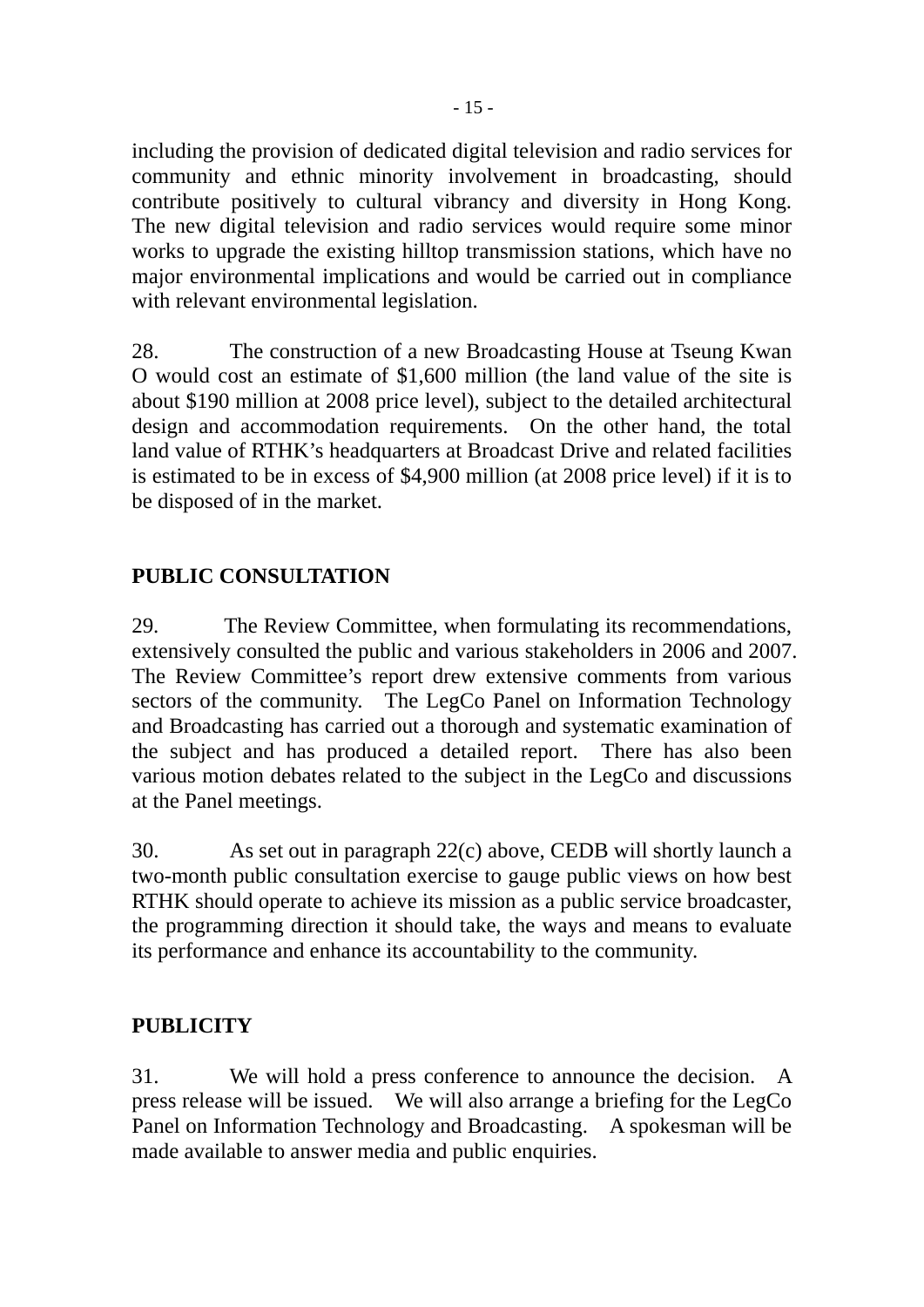### **ENQUIRIES**

32. Enquiries about this brief can be directed to Mr Aaron Liu, Principal Assistant Secretary for Commerce and Economic Development (Communications and Technology) A, on 2189 2236 or at aaronliu@cedb.gov.hk.

Communications and Technology Branch Commerce and Economic Development Bureau 22 September 2009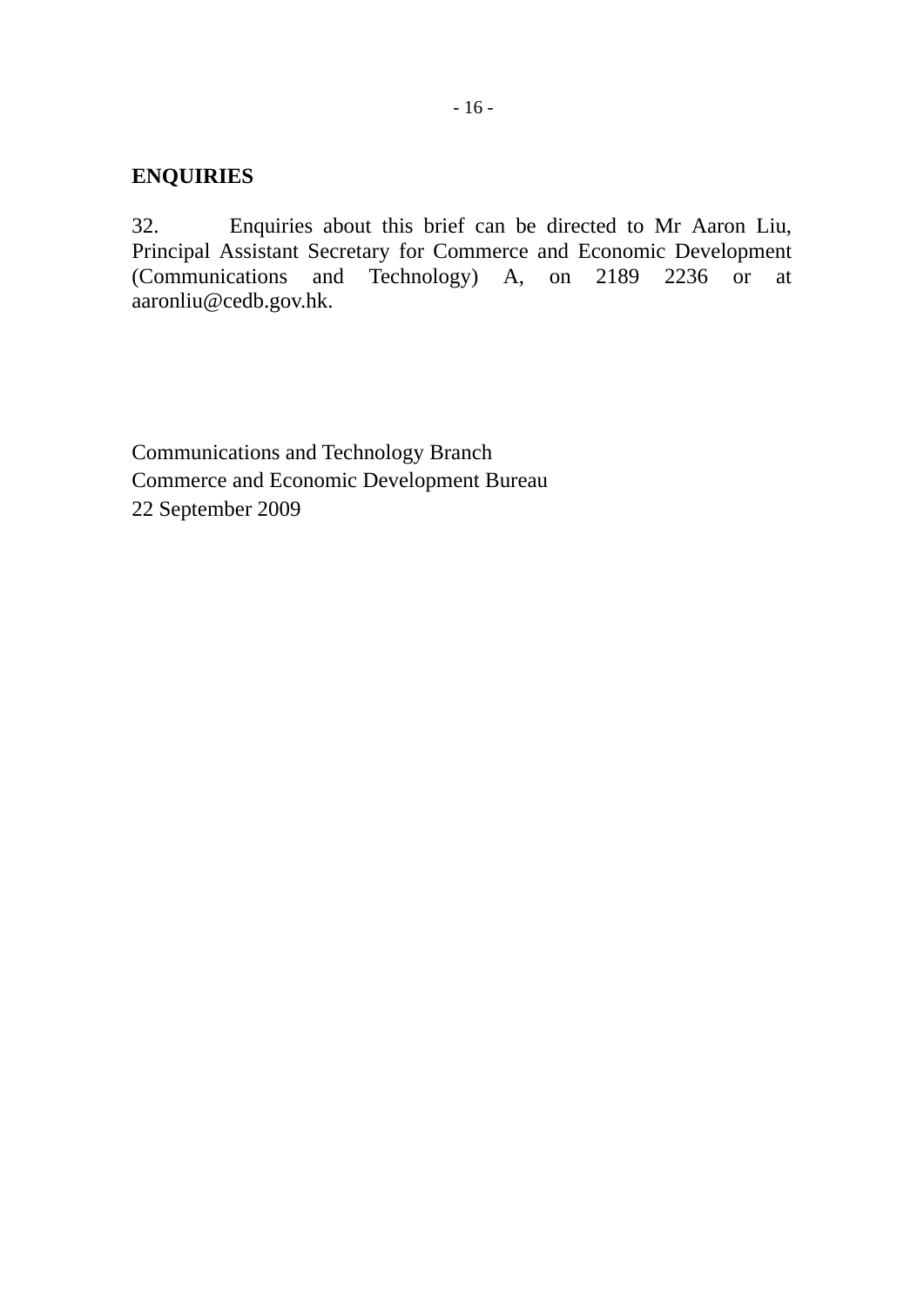# **Report on Review of Public Service Broadcasting in Hong Kong**

# **Summary of Recommendations**

The Committee on Review of Public Service Broadcasting submitted its Report to the Government on March 28, 2007. Convinced of the need for public service broadcasting (PSB) in Hong Kong, the Committee has proposed that a new public broadcaster be constituted by law as a statutory body, funded primarily from the public purse, to fulfill specific public purposes. It should be independent in its editorial and programming decisions. Its Board, management and rank-and-file shall exercise freedom of speech and of the press responsibly. It should operate under stringent governance and accountability measures, and exercise all due financial prudence as it expends public money.

This Summary contains only specific recommendations in the Report. Please refer to the full Report for the detailed considerations, justifications and other options explored by the Committee.

### **Public purposes (Chapter 2)**

- 1. PSB in Hong Kong should serve four specific public purposes:
	- (a) sustain citizenship and civil society.
	- (b) foster social harmony and promote pluralism.
	- (c) establish education value and promote lifelong learning.
	- (d) stimulate creativity and excellence to enrich the multi-cultural life of the people of Hong Kong.

# **Governance (Chapter 4)**

- 2. The governance structure should be underpinned by legislation to affirm organisational and editorial independence; ensure transparency; and provide for a broad governance and accountability framework.
- 3. The powers and responsibilities of the Board and the management should be clearly defined and delineated: The Board should set objectives and strategy, monitor performance, ensure legislative and regulatory compliance, and be accountable to the public for the overall performance of the organisation. The Chief Executive Officer (CEO) should shoulder total corporate responsibility for all activities of the organisation, and lead the management team in running its day-to-day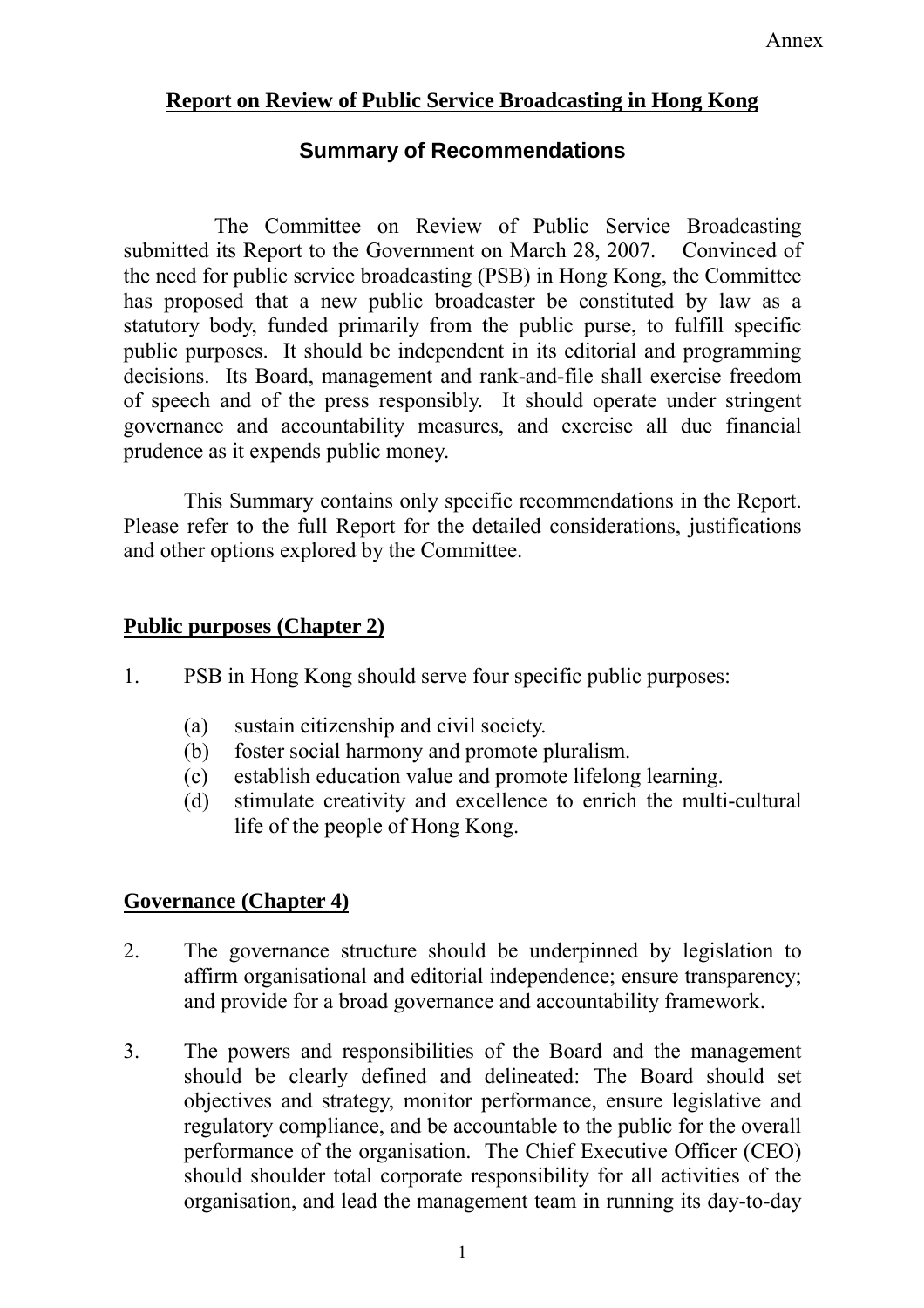operation. The Board should maintain regular communication with the management team. It should not interfere with the day-to-day operational and editorial decisions of the organisation.

- 4. The optimal size of the Board should not be more than 15.
- 5. Board members should be appointed by the Chief Executive of the HKSAR (CE), subject to the statutory confines of the size and composition of the Board and the tenure of its members. The CE should also appoint the Chairman of the Board.
- 6. The Board should include three categories of members.
	- (a) Members with industry/professional experience, i.e. at least one from each of the following fields: media; journalism; education; arts and culture; technology; legal; accounting and/or finance; management; and serving the interests of minorities and/or the underprivileged.
	- (b) Ex-officio members, i.e. the CEO and an elected staff representative.
	- (c) Lay members appointed by the CE, subject to the maximum size of the Board.
- 7. All Board members, except the CEO and the elected staff representative, should be appointed in their personal capacity to serve the best interest of the public broadcaster.
- 8. Board members should serve a fixed term of three years on first appointment, subject to reappointment for a maximum of another three years. With the exception of the CEO, no Board member should serve longer than six consecutive years.
- 9. Vacancies in the Board should be advertised.
- 10. Applications and nominations for appointment (including reappointment) to the Board should be considered by a Nomination Committee (NC) comprising of:
	- (a) the Board Chairman;
	- (b) outgoing Board members;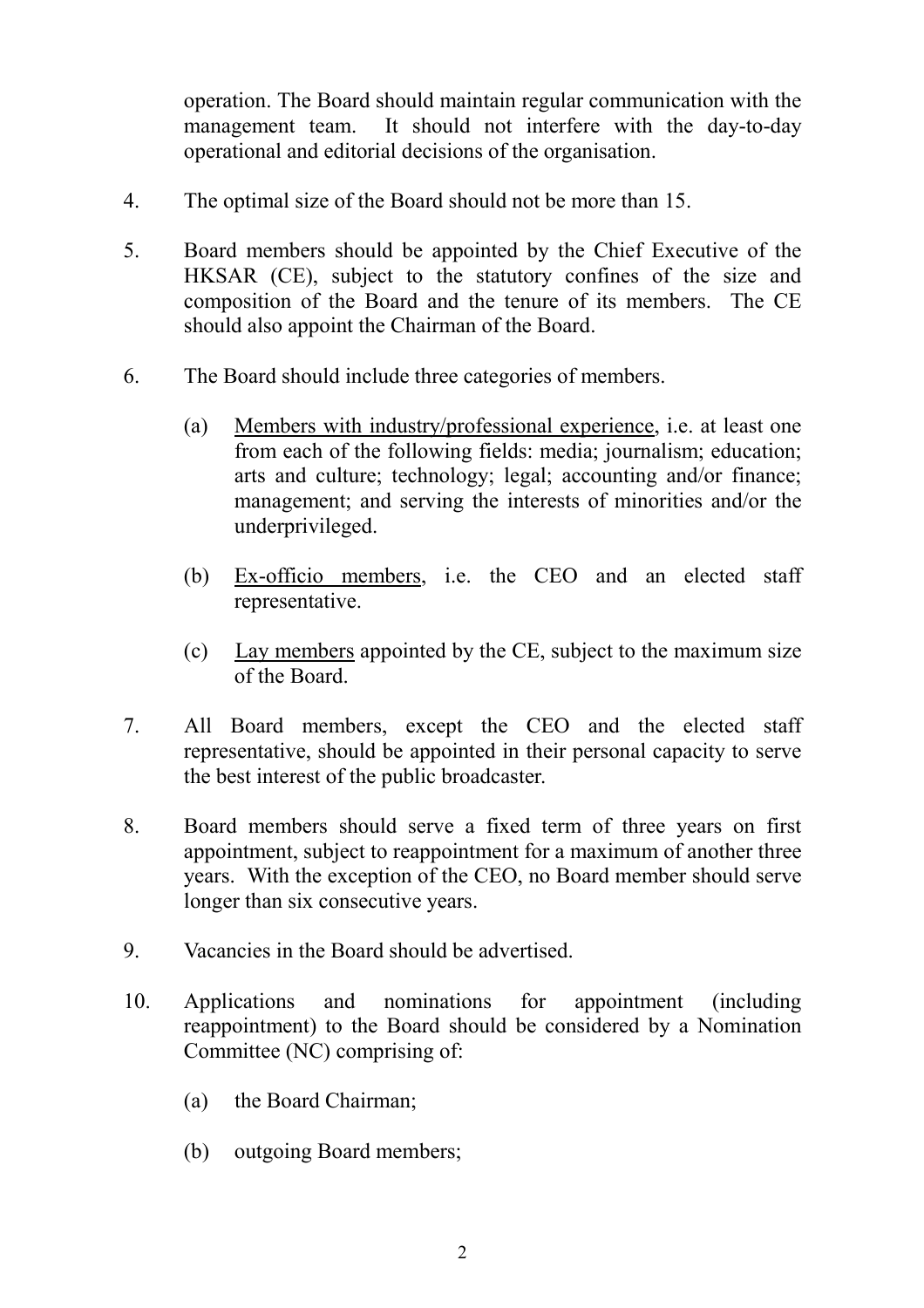- (c) one person elected among non-Board members of the committees set up by the Board; and
- (d) one person elected among the members of the Community Advisory Committee (see item 16) set up by the CEO.
- 11. The nomination list proposed by the NC and endorsed by the Board must contain at least two names for each of the nine categories of Board membership proposed in item 6(a). The CE must appoint Board members who belong to these categories from the list. The appointment of lay members is not subject to the NC process.
- 12. The Board should publicise the assessment criteria when advertising Board vacancies, and disclose an overall profile of candidates included in the nomination list submitted to the CE. Though the nominees should not be named to protect their privacy, the names and backgrounds of those appointed by the CE should be announced at the first instance.
- 13. If a formal NC cannot be formed, the CE should appoint not fewer than three persons to form a Provisional NC to perform the same functions.
- 14. Codes of conduct should be developed and adopted by the Board to define the ethical standard of its members.
- 15. In addition to the NC, the Board should set up three standing committees to support its work, namely an Executive Committee, an Audit Committee and a Management and Administration Committee. It should have general powers to set up other standing or ad hoc committees. Members of the Board committees should comply with the same codes of conduct for Board members.
- 16. The CEO should establish a Community Advisory Committee, and may set up other advisory bodies should such needs arise. Any matter of strategic importance deliberated by the advisory bodies must be reported to the Board in a timely manner.
- 17. Members of the Board, Board committees and advisory committees established by the CEO should receive no compensation.
- 18. A mechanism for receiving and handling complaints from the public should be established. All complaints must be duly documented and be subject to the Board's and the public's scrutiny.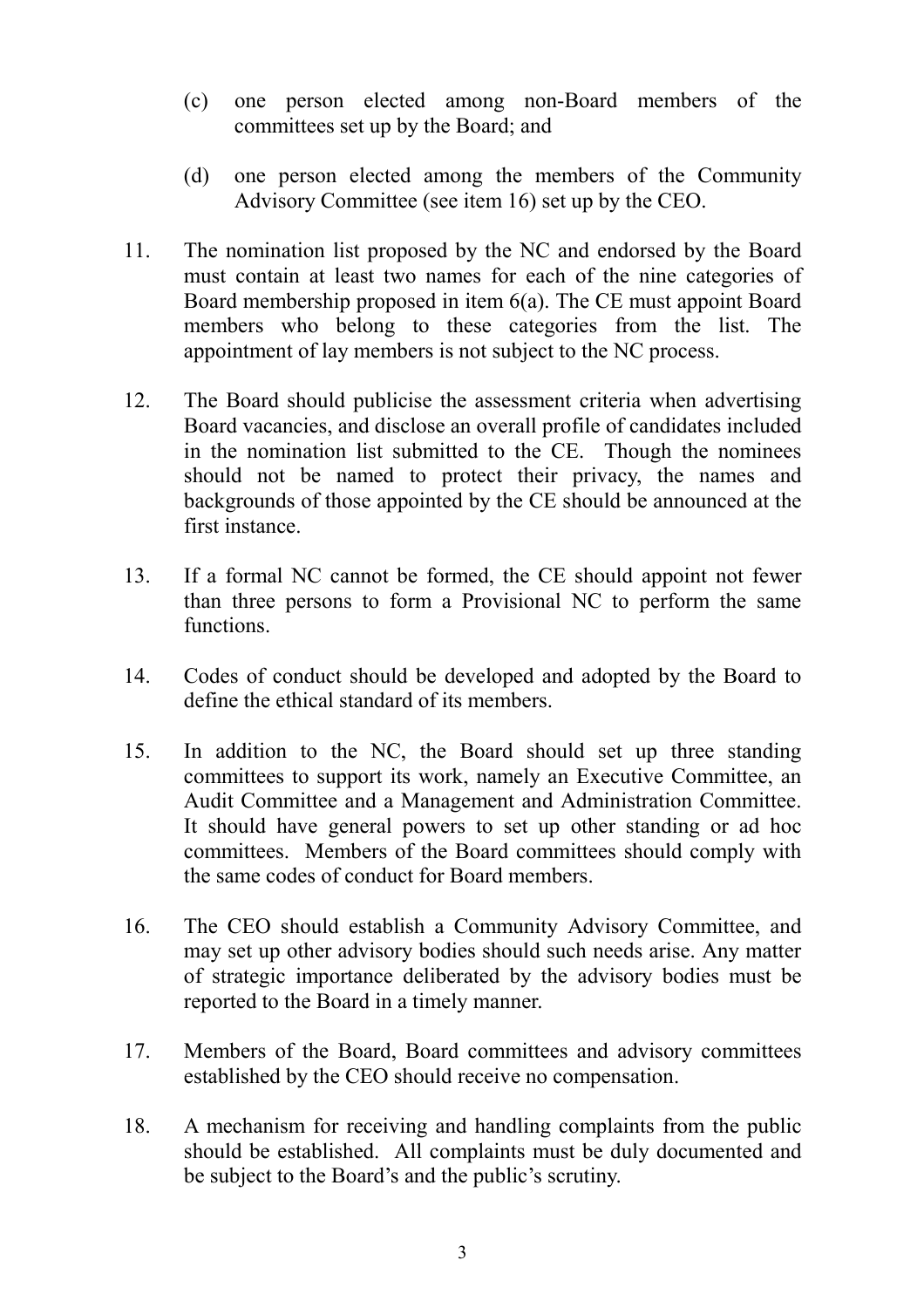19. The regulatory regime as well as requirements and guidelines that apply to commercial broadcasters should be equally applicable to a public broadcaster insofar as they are relevant.

# **Accountability (Chapter 5)**

- 20. A public broadcaster should be accountable to the public for its service scope, programming quality, financial propriety and management. At the same time, its freedom and independence on programming and editorial matters should be respected.
- 21. Internally, a public broadcaster should:
	- (a) formulate internal procedures for making editorial, programming and financial decisions. Parties who are required to comply with the procedures should be clearly specified, and penalties for breaches defined.
	- (b) formulate programme standards for staff compliance. External assessors should be appointed to conduct audit on compliance with the programme standards.
	- (c) conduct regular internal reporting, reviews and audits to ensure compliance with statutory requirements and internal procedures, uphold financial probity, and identify problems and correct them.
	- (d) formulate mechanisms and procedures for receiving and handling complaints from the public. The complaint handling authority should report to the Board and be independent from the management.
	- (e) formulate mechanisms for obtaining feedback from the audience and other stakeholders.
- 22. Externally:
	- (a) a public broadcaster should be subject to the regulatory oversight of the Broadcasting Authority, and comply with all applicable regulatory requirements (including fulfillment of public service mission) and codes of practice, with necessary adjustment to suit the unique nature of PSB.
	- (b) an external auditor should be appointed by the Board to audit the financial statements annually.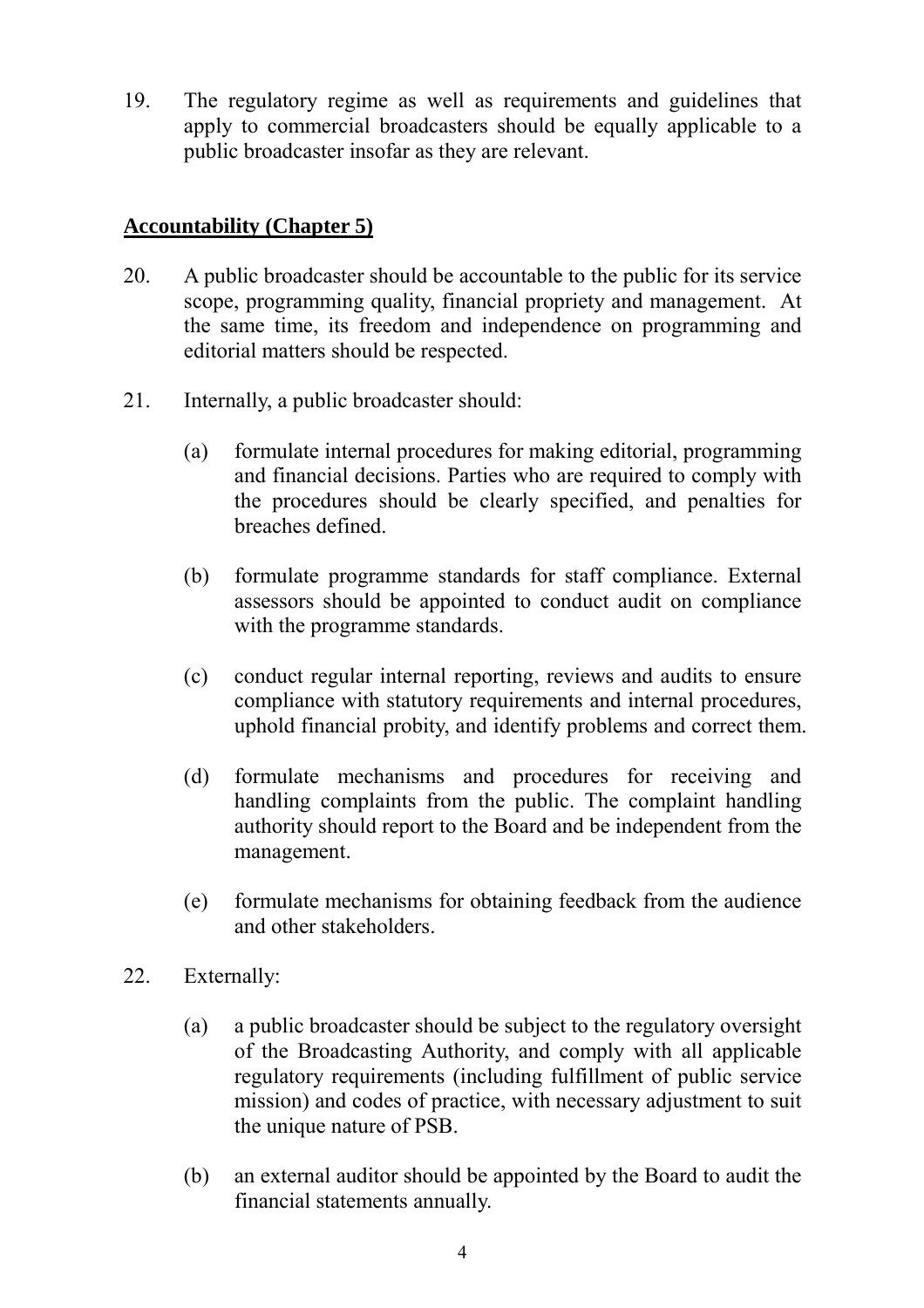- (c) annual reports should be published to review performance, announce corporate plans, and disclose the annual audited financial statements.
- (d) the Director of Audit may conduct an audit.
- (e) the appropriation of public money to a public broadcaster should be subject to the approval of the Legislative Council, which will also scrutinise such other aspects of its operation as and when public interest warrants.

# **Funding (Chapter 6)**

- 23. A "combined funding model" should be adopted for PSB, with government appropriation as the primary source. A public broadcaster may also raise funds from supplementary sources such as:
	- (a) commercial "institutional/brand" sponsorships, except for news and current affairs programmes;
	- (b) donation;
	- (c) voluntary subscription from the public to promote public ownership;
	- (d) pay-per-view fees for on-demand services; and
	- (e) programmes and merchandise sale.

It should not raise "retail" advertising revenue.

- 24. The management should formulate guidelines to ensure that the supplementary sources of income are consistent with PSB's statutory role and mission, preserve its independence, are commensurate with the status and image of the public broadcaster as an independent, nonprofit making public body, and comply with the common standards of courtesy, decency and good taste.
- 25. Expenditure for PSB funding should be a separate head of expenditure and should not be included in the financial "envelope" of any Principal Official to underline its independence.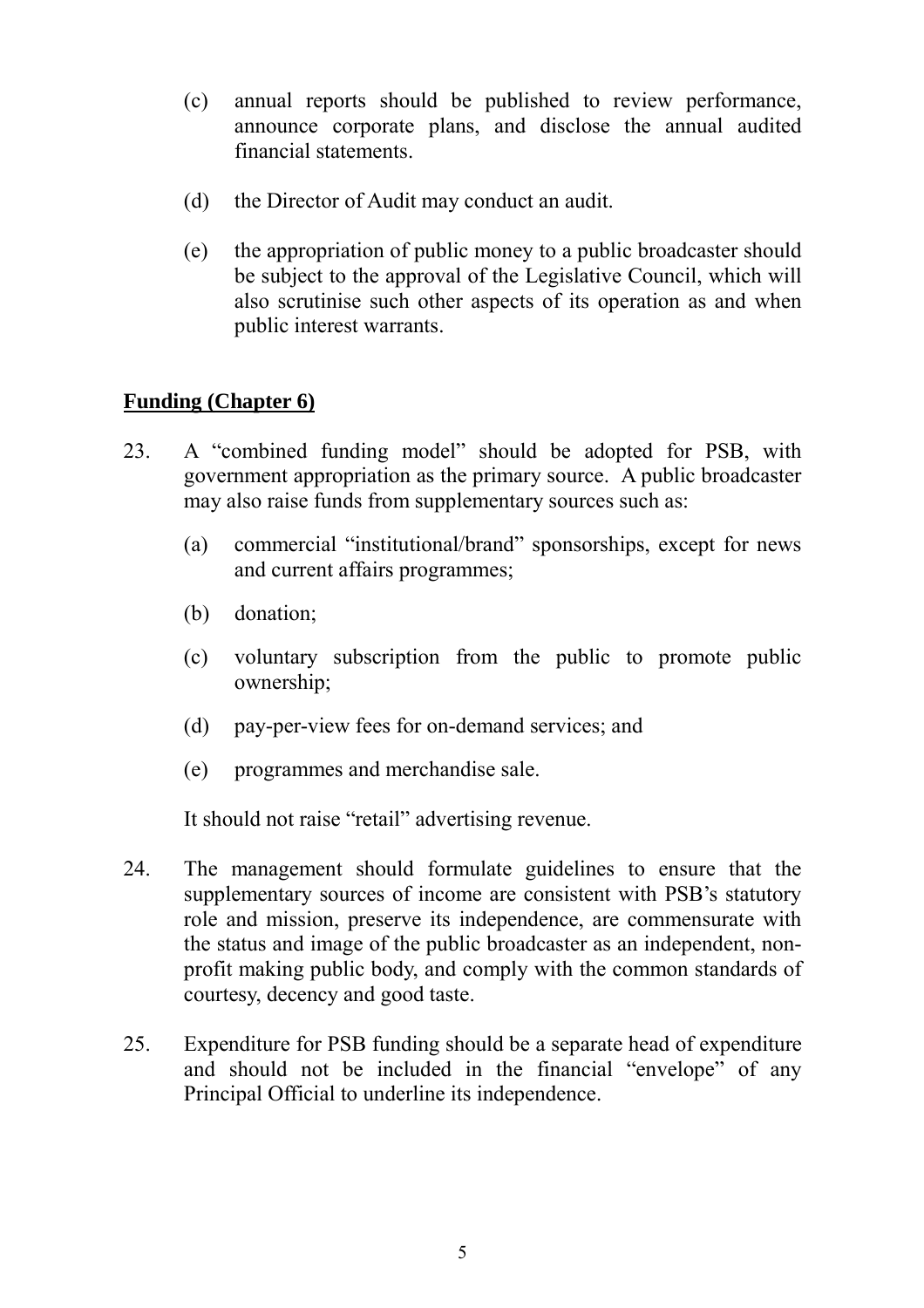- 26. A three to five-year funding cycle should be adopted to allow greater flexibility in financial planning and reduce exposure to extraneous political and financial negotiations and the undue pressure arising therefrom.
- 27. The combined funding model should be implemented in phases:
	- (a) First funding cycle: Receive 100% government appropriation.
	- (b) Second funding cycle onward: Required to raise revenue through supplementary sources, and increase percentage progressively. Government appropriation reduced correspondingly.
	- (c) By the  $10<sup>th</sup>$  anniversary: Percentage of supplementary revenue to reach 20% of the "baseline" (i.e. the real value of the amount of annual government appropriation in the first funding cycle).
- 28. A public broadcaster should build up a development fund through retention and accumulation of surplus income, and draw on it for funding capital projects. It should also be given lending powers under the law. Should these avenues be inadequate for meeting legitimate capital investment needs, a public broadcaster should be allowed to apply for additional government appropriation, subject to approval by the Legislative Council.

# **Programming (Chapter 7)**

- 29. PSB should be unique not in terms of its programme genres, but its commitment to innovation, quality and universality of service through the diversity of programmes.
- 30. PSB programming should be all-rounded, diverse, innovative and of a high quality. In particular, it should seek to provide what is lacking in commercial broadcasting, and cater for the specific needs and interests of ethnic minorities, senior citizens, children and students.
- 31. In terms of programme content, a public broadcaster should promote the humanities, arts, sciences and education; provide accurate, comprehensive, in-depth and interactive news and current affairs programmes; and consciously develop programmes as education resources.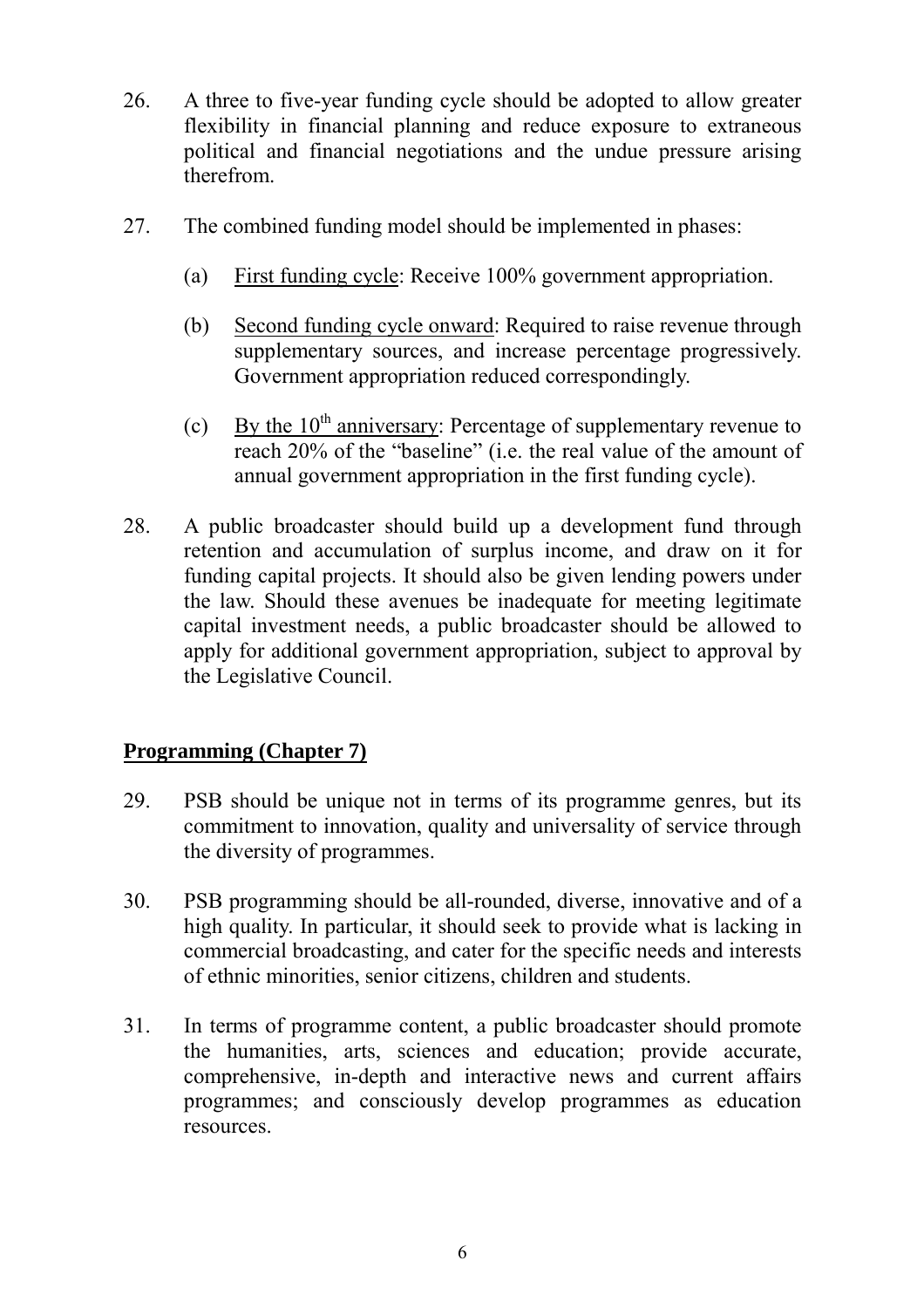- 32. In terms of programme development direction, a public broadcaster should encourage innovative PSB programming and local original productions.
- 33. In terms of scheduling, PSB programmes should be all-rounded; promote interaction, understanding and mutual respect; and facilitate development of a harmonious and civil society.
- 34. A public broadcaster should operate at least one free television (TV) channel to provide Cantonese, English and Putonghua programmes; operate a sufficient number of radio channels; and develop multimedia platform.
- 35. A public broadcaster should develop programme strategies according to the characteristics of the TV, radio and multimedia platforms, and explore the synergy among them.
- 36. A public broadcaster should adopt multiple modes of programme development including commissioning, acquisition and self/coproduction of programme, to diversify the source, subject, format and style of PSB programmes.

# **Performance Evaluation (Chapter 8)**

- 37. Five areas of a public broadcaster's performance should be subject to evaluation against specific objectives, as follows:
	- (a) In terms of scope and quality of services, it should:
		- (i) provide a comprehensive mix of programme genres.
		- (ii) cater for the diverse needs of different groups in the community, promoting public understanding and tolerance of such diversity.
		- (iii) stimulate creativity and originality, and nurture talent.
		- (iv) provide quality programmes.
	- (b) In terms of audience reach and market share, it should maximise the social impact of PSB.
	- (c) In terms of the quality of governance and management, it should:
		- (i) ensure the credibility and accountability of PSB.
		- (ii) ensure the efficiency and sustainability of PSB.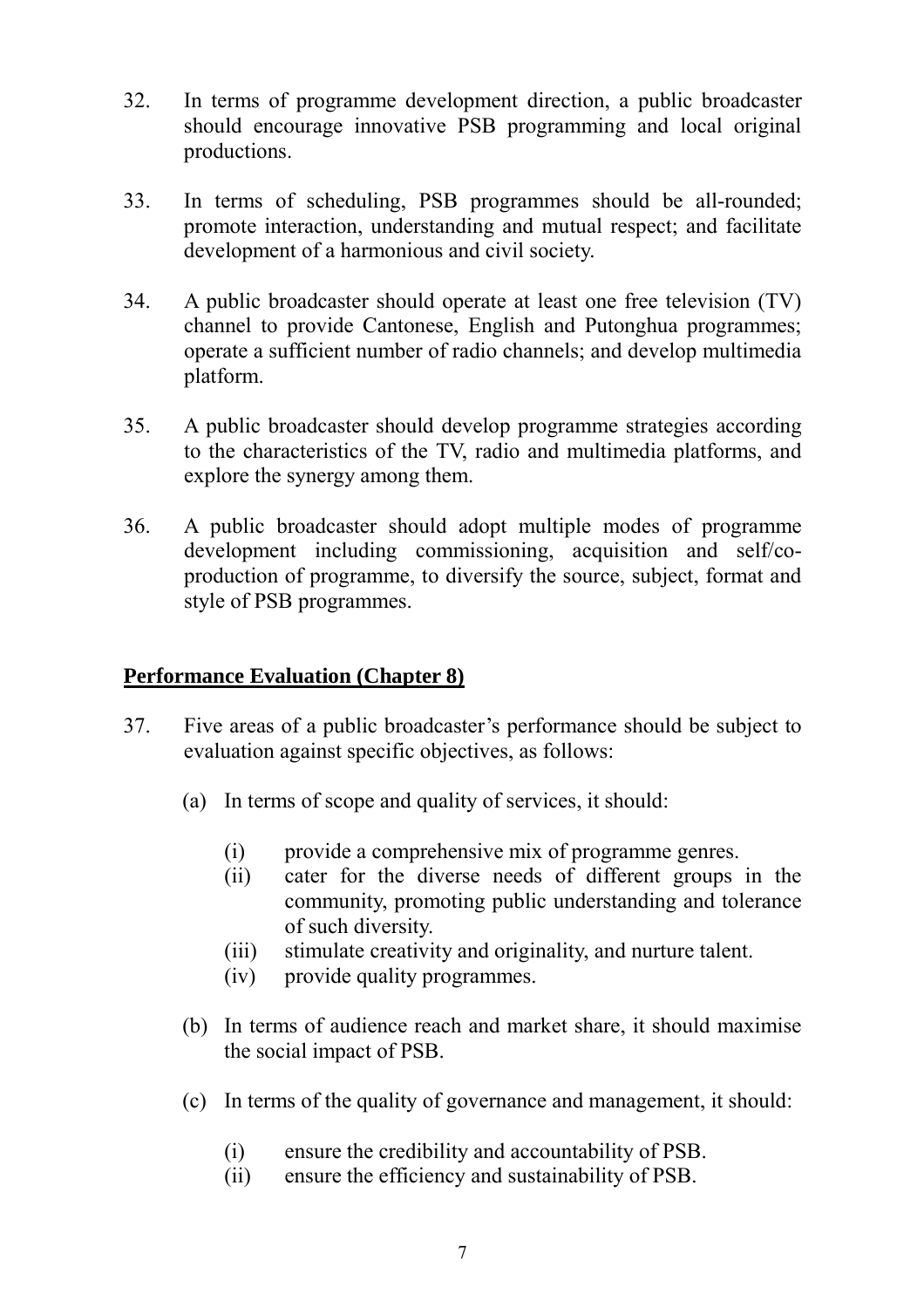- (iii) ensure PSB cost-effectiveness and optimal utilisation of assets.
- (d) In terms of the development of new media services, it should:
	- (i) explore and develop new media services to reach out to as large an audience as possible.
	- (ii) enhance the accessibility and quality of new media services, and promote their use by the public.
- (e) In terms of public participation, it should:
	- (i) provide adequate and effective opportunities for obtaining public views and feedback, and use these inputs in the decision making process.
	- (ii) maintain a credible, accessible and efficient complaints handling system.
- 38. The management should set specific targets and develop key performance indicators, conduct evaluation regularly, identify followup actions and implement them promptly. It should also share the evaluation outcomes with staff, report them in a timely manner to the Board, and disclose them (along with follow-up actions adopted) to the public.

# **Digital Broadcasting (Chapter 9)**

- 39. Hong Kong should develop PSB on a digital platform to provide a full range of broadcasting services: TV, radio and multimedia services.
- 40. A public broadcaster should be allocated with:
	- (a) spectrum for digital terrestrial TV broadcasting;
	- (b) one multiplex for digital broadcasting of radio and multimedia services; and
	- (c) until complete digital switchover is achieved, sufficient FM frequency bands to allow public access to a level of PSB services comparable to what is currently available.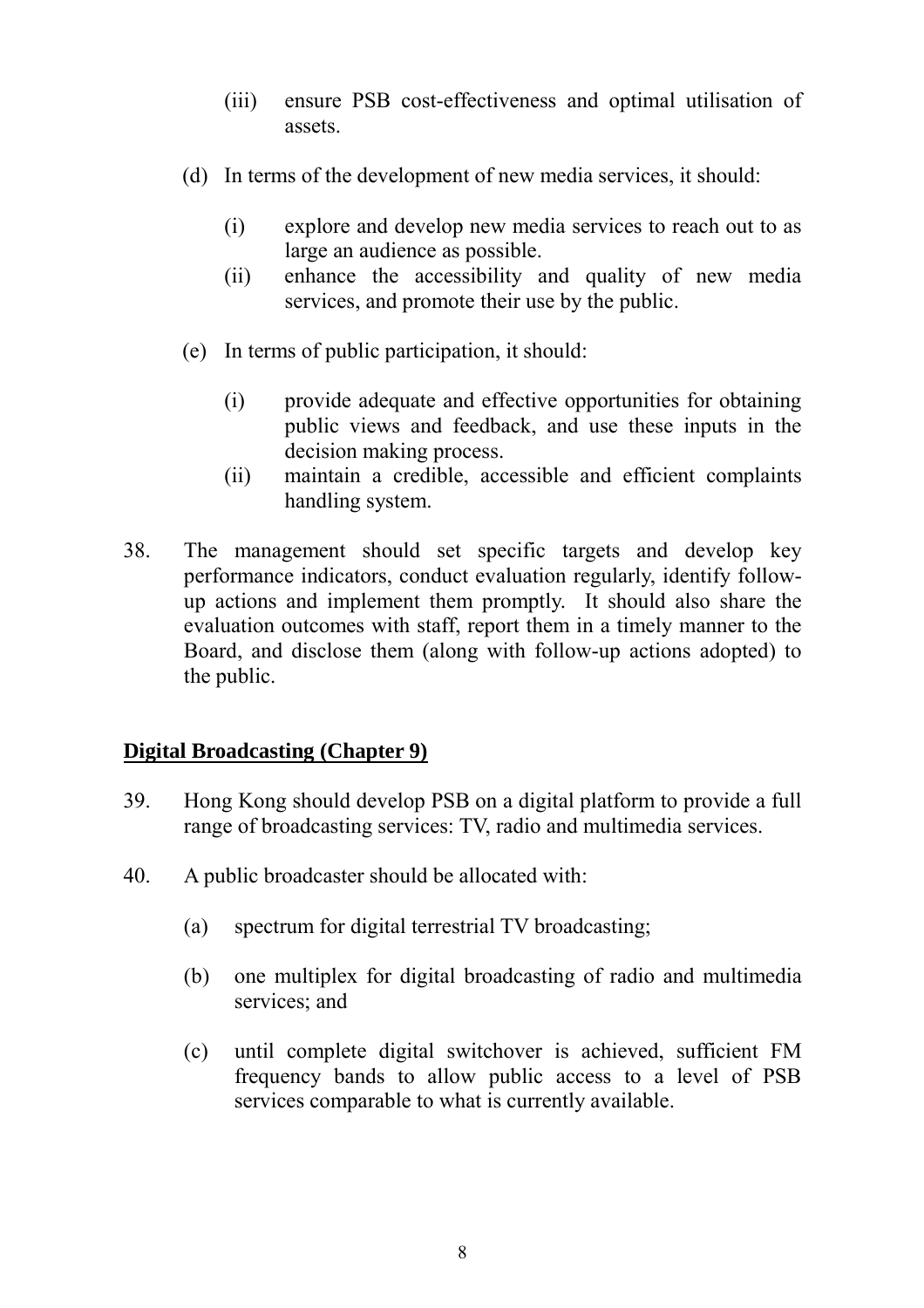### **Implementation Plan (Chapter 10)**

- 41. It is proposed that the new public broadcaster be named the Hong Kong Public Broadcasting Corporation (PBC).
- 42. The following immediate measures should be implemented for completion within 12 months from policy endorsement of the recommendations in this Report:
	- (a) Formulate legislative proposals and law drafting.
	- (b) Commission detailed consultancy studies to:
		- (i) establish the infrastructure, equipment and technical requirements of the PBC; and
		- (ii) ascertain its financial requirements, having regard to the agreed PSB missions and (i) above.
	- (c) Make substantive planning for the provision of purpose-built PBC premises, including site identification, statutory procedures such as town planning and environmental impact assessment, technical feasibility study and funding application.
- 43. When the enabling legislation is ready for scrutiny by the legislature, the following short-term measures should be implemented:
	- (a) Identify and line up members of the Provisional PBC (PPBC) Board. As far as practicable, involve them in refining and finalising the enabling legislation, and lobbying support for the bill and the funding proposals.
	- (b) Present the bill to the Legislative Council for scrutiny.
	- (c) Subject to the approval of the Finance Committee of the Legislative Council, provide full funding to enable the operation of the PPBC.
	- (d) The prospective PPBC Board should identify the CEO and, through him/her, line up a management team.
- 44. With the enactment of the enabling legislation, the following mediumterm measures should be implemented:
	- (a) Activate the transitional provisions in law to establish the PPBC and appoint its Board.